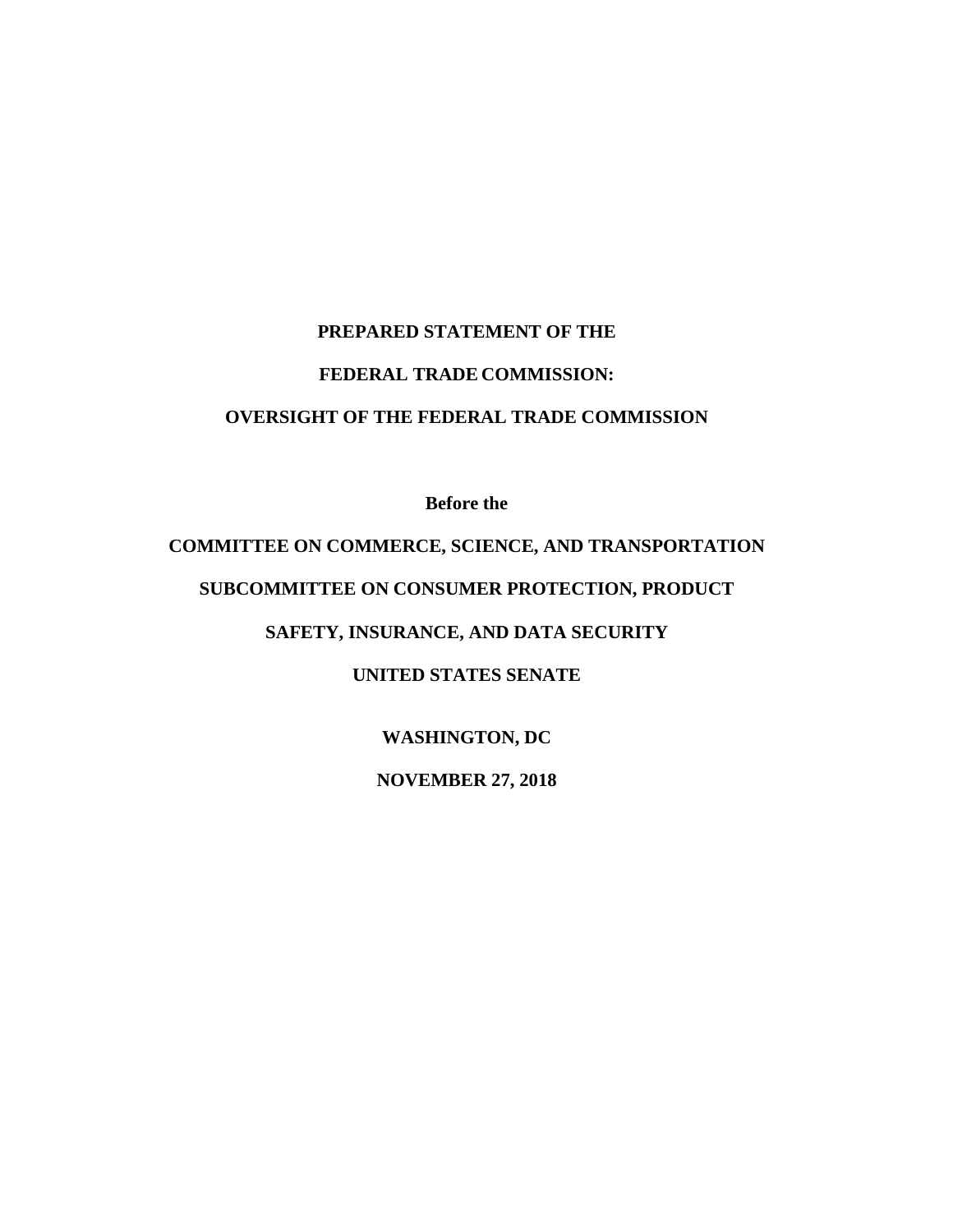#### **I. INTRODUCTION**

Chairman Moran, Ranking Member Blumenthal, and members of the Subcommittee, the Federal Trade Commission ("FTC" or "Commission") is pleased to appear before you today to discuss the FTC's work to protect consumers and promote competition.<sup>[1](#page-1-0)</sup>

The FTC is an independent agency with three main bureaus: the Bureau of Consumer Protection ("BCP"); the Bureau of Competition ("BC"); and the Bureau of Economics ("BE"), which supports both BCP and BC. The FTC is the only federal agency with a broad mission to both protect consumers and maintain competition in most sectors of the economy. Its jurisdiction ranges from privacy and data security, to mergers and acquisitions, to anticompetitive tactics by pharmaceutical and other companies. We enforce the law across a range of sectors, including high technology and emerging industries. The FTC has a long history of bipartisanship and cooperation, and we work hard to maintain it.

The FTC has broad law enforcement responsibilities under the Federal Trade Commission Act,<sup>[2](#page-1-1)</sup> and enforces a wide variety of other laws, ranging from the Clayton Act to the Fair Credit Reporting Act. In total, the Commission has enforcement or administrative responsibilities under more than 70 laws.<sup>[3](#page-1-2)</sup> The Commission pursues a vigorous and effective law enforcement program, and the impact of its work is significant. In addition to its consumer protection work, its competition enforcement program is critically important to maintaining competitive markets across the country; vigorous competition results in lower prices, higher quality goods and services, and innovative and beneficial new products and services.

<span id="page-1-0"></span> $<sup>1</sup>$  This written statement presents the views of the Federal Trade Commission. The oral statements and responses to</sup> questions reflect the views of individual Commissioners, and do not necessarily reflect the views of the Commission or any other Commissioner.

<span id="page-1-1"></span> $2$  15 U.S.C. § 41 et seq.

<span id="page-1-2"></span><sup>3</sup> *See* [https://www.ftc.gov/enforcement/statutes.](https://www.ftc.gov/enforcement/statutes)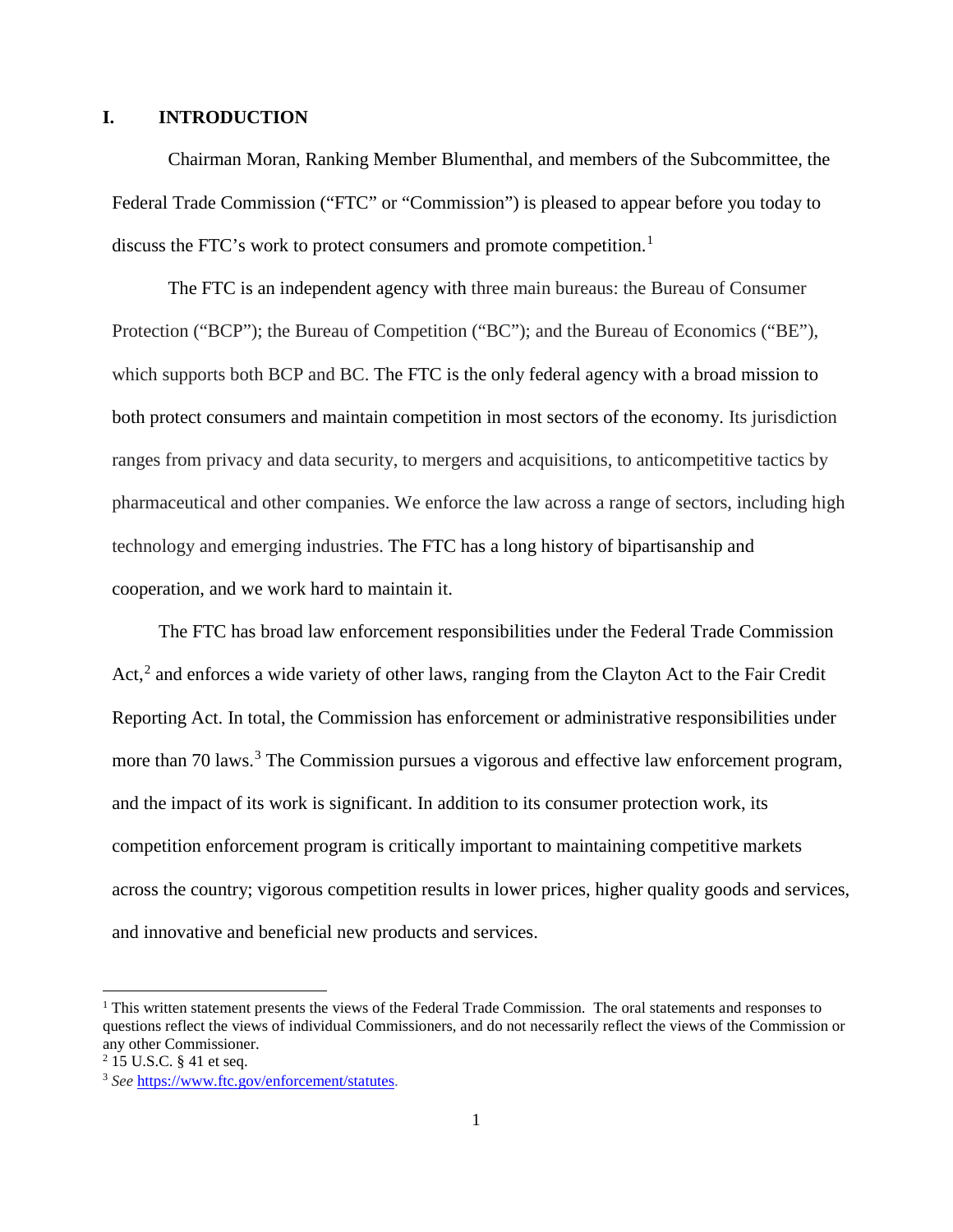The FTC investigates and prosecutes those engaging in unfair or deceptive acts or practices or unfair methods of competition, and seeks to do so without impeding lawful business activity. The agency has a varied toolkit to advance its mission. For example, the Commission collects consumer complaints from the public and maintains one of the most extensive consumer protection complaint databases, Consumer Sentinel. The FTC and other federal, state, and local law enforcement agencies use these complaints in their law enforcement and policy efforts. The FTC also has rulemaking authority. In addition to the FTC's Magnuson-Moss rulemaking authority, Congress has given the agency discrete rulemaking authority under the Administrative Procedure Act ("APA") over specific topics. The agency regularly analyzes its rules, including seeking public feedback, to ensure their continued efficacy. The FTC also educates consumers and businesses to encourage informed consumer choices, compliance with the law, and public understanding of the competitive process. Through its research, advocacy, education, and policy work, the FTC seeks to promote an honest and competitive marketplace and works with foreign counterparts to harmonize competition and consumer protection laws across the globe.

To complement its enforcement efforts, the FTC pursues a consumer protection and competition policy and research agenda to improve agency decision-making, and engages in advocacy and education initiatives. This past September, the Commission began holding its Hearings on Competition and Consumer Protection in the 21<sup>st</sup> Century.<sup>[4](#page-2-0)</sup> These multi-day, multipart public hearings are exploring whether broad-based changes in the economy, evolving business practices, new technologies, or international developments might require adjustments to competition and consumer protection law, enforcement priorities, and policy. To date, we have

<span id="page-2-0"></span><sup>&</sup>lt;sup>4</sup> FTC, *Hearings on Competition and Consumer Protection in the 21<sup>st</sup> Century, [https://www.ftc.gov/policy/hearings](https://www.ftc.gov/policy/hearings-competition-consumer-protection)*[competition-consumer-protection;](https://www.ftc.gov/policy/hearings-competition-consumer-protection) *see also* FTC Press Release, *FTC Announces Hearings On Competition and Consumer Protection in the 21st Century* (June 20, 2018)[, https://www.ftc.gov/news-events/press-releases/2018/06/ftc](https://www.ftc.gov/news-events/press-releases/2018/06/ftc-announces-hearings-competition-consumer-protection-21st)[announces-hearings-competition-consumer-protection-21st.](https://www.ftc.gov/news-events/press-releases/2018/06/ftc-announces-hearings-competition-consumer-protection-21st)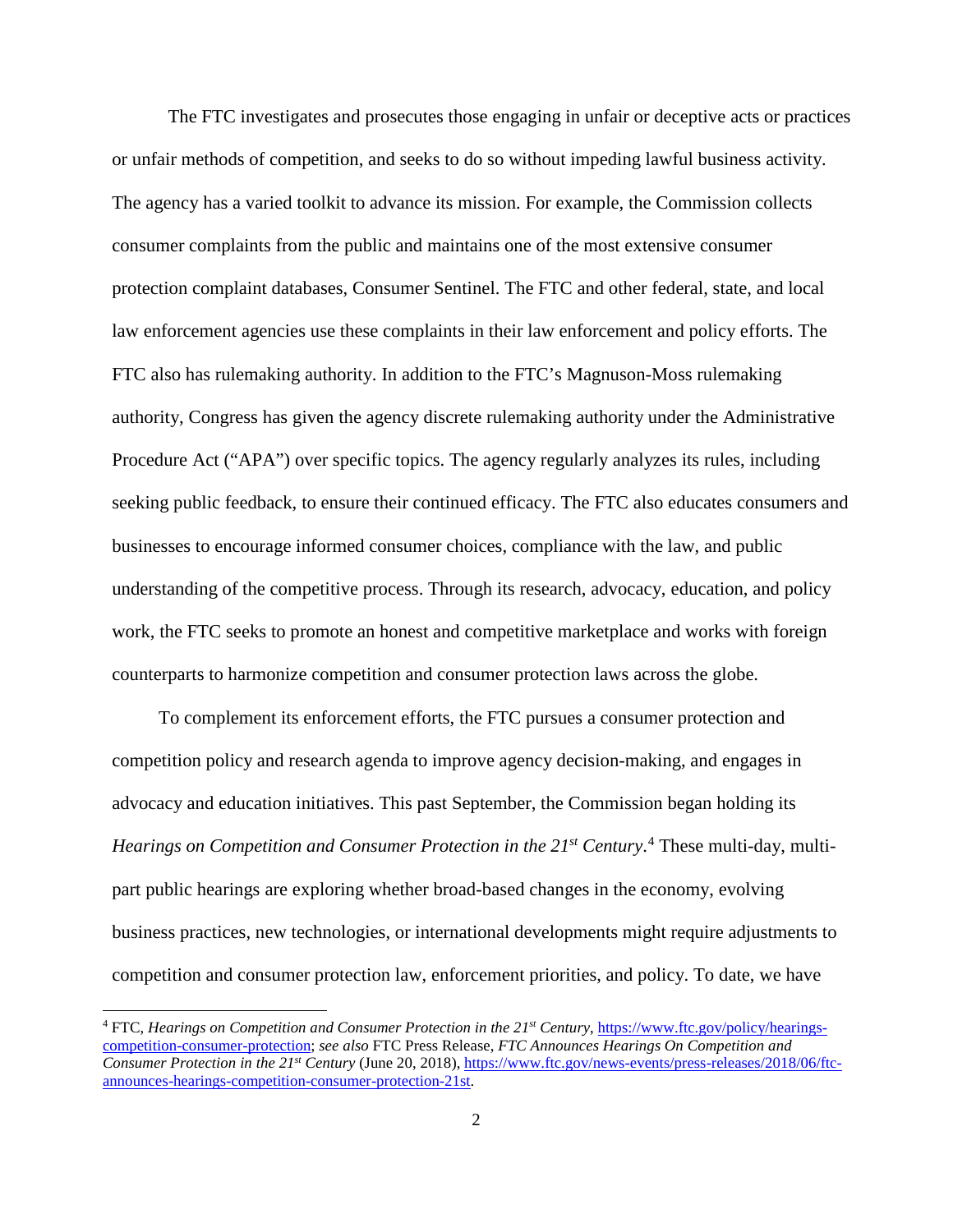heard from more than 200 panelists and received more than 700 public comments. This project is ongoing, and the FTC will continue to hold public hearings through early 2019.

This testimony provides a short overview of the FTC's work to protect U.S. consumers and competition, including highlights of some of the agency's major recent activities and initiatives. It also discusses the Commission's international efforts to protect consumers and promote competition.

#### **II. CONSUMER PROTECTION MISSION**

As the nation's primary consumer protection agency, the FTC has a broad mandate to protect consumers from unfair, deceptive, or fraudulent practices in the marketplace. It does this by, among other things, pursuing law enforcement actions to stop unlawful practices, and educating consumers and businesses about their rights and responsibilities. The FTC's enforcement and education efforts include working closely with federal, state, international, and private sector partners on joint initiatives. The Commission's structure, research capacity, and committed staff enable it to pursue its mandate of protecting consumers and competition in an ever-changing marketplace. Among other issues, the FTC works to protect privacy and data security, helps ensure that advertising claims to consumers are truthful and not misleading, addresses fraud across most sectors of the economy, and combats illegal robocalls.

The FTC's law enforcement orders prohibit defendants from engaging in further illegal activity, impose data security and other compliance obligations, and in some cases, ban defendants from engaging in certain conduct altogether. When possible, the FTC collects money to return to harmed consumers. During FY 2018, Commission actions resulted in over \$1.6 billion being returned to consumers. Specifically, the Commission returned more than \$83.3 million in redress

3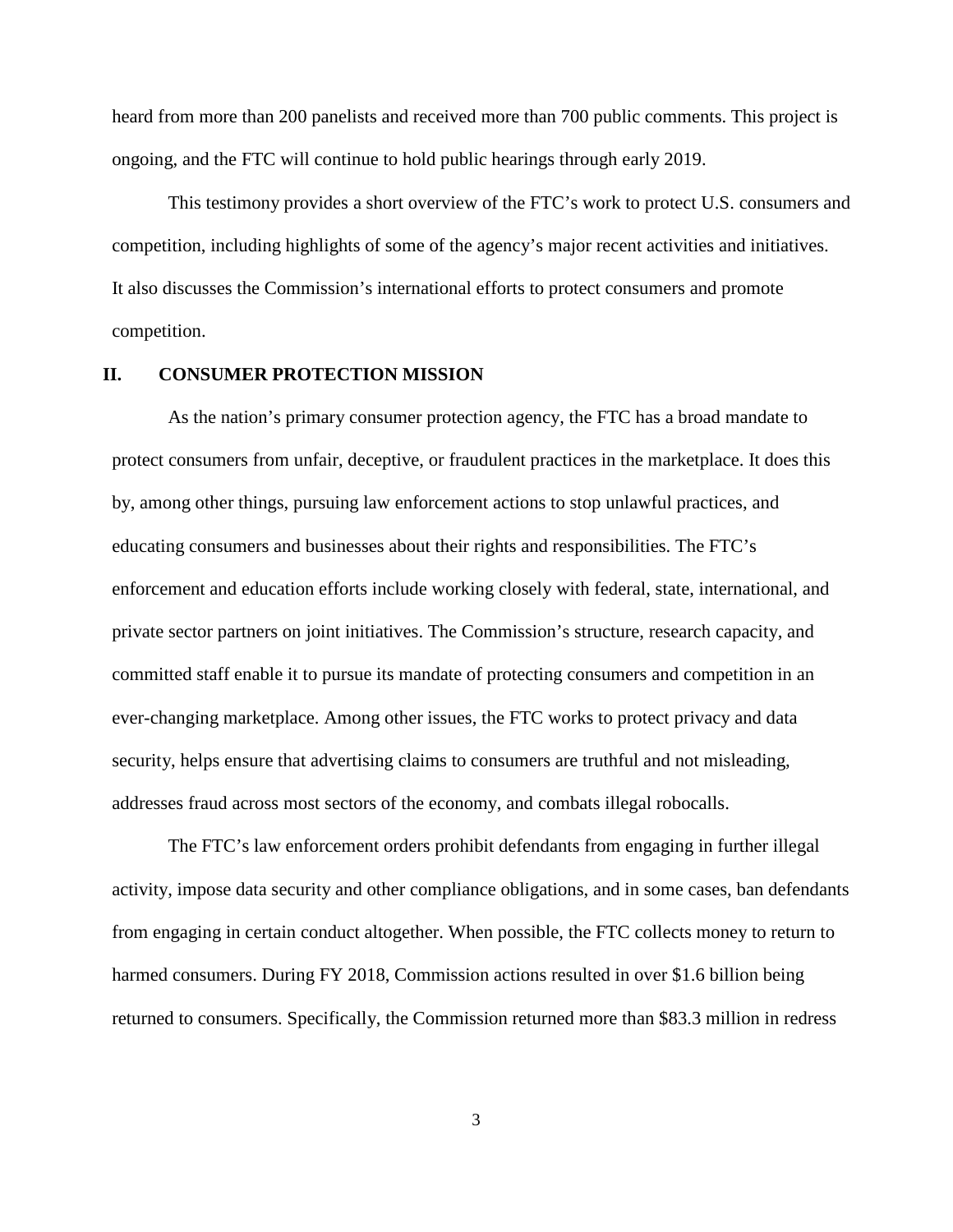to consumers, and FTC orders—including in the *Volkswagen*, [5](#page-4-0) *Amazon*, [6](#page-4-1) and *NetSpend*[7](#page-4-2) matters required defendants to self-administer consumer refund programs worth more than \$1.6 billion. The FTC also collected civil penalties worth more than \$2.4 million pursuant to these orders in FY 2018. In addition, the Commission deposited an additional \$8.5 million into the U.S. Treasury.

#### **A. Protecting Consumer Privacy and Data Security**

The FTC has served as the primary federal agency charged with protecting consumer privacy, dating back to the 1970 enactment of the Fair Credit Reporting Act ("FCRA").<sup>[8](#page-4-3)</sup> The FTC has played a key role enforcing this law, which protects sensitive data used for credit, employment, insurance, and other decisions from disclosure to unauthorized persons.

Beginning in the mid-1990s, with the development of the Internet as a commercial medium, the FTC expanded its focus on privacy to reflect the growing collection, use, and sharing of consumer data in the commercial marketplace. At that time, the FTC began concentrating on children's privacy, and in 1998, Congress enacted the Children's Online Privacy Protection Act to address the unique privacy and safety risks created when young children—those under 13 years of age—access the Internet.<sup>[9](#page-4-4)</sup> Since then, the Commission also has used Section 5 of the FTC Act,  $10$ which empowers the Commission to take action against deceptive or unfair commercial practices,  $\frac{11}{11}$  $\frac{11}{11}$  $\frac{11}{11}$ as its primary source of legal authority in the privacy and data security arena.

<span id="page-4-0"></span><sup>&</sup>lt;sup>5</sup> *FTC v. Volkswagen Group of America, Inc.*, No. 3:15-md-02672-CRB (N.D. Cal. May 17, 2017), https://www.ftc.gov/enforcement/cases-proceedings/162-3006/volkswagen-group-america-inc.

<span id="page-4-1"></span><sup>&</sup>lt;sup>6</sup> FTC v. Amazon.com, Inc., No. 2:14-cv-01038 (W.D. Wash. Apr. 4, 2017)[, https://www.ftc.gov/enforcement/cases](https://www.ftc.gov/enforcement/cases-proceedings/122-3238/amazoncom-inc)[proceedings/122-3238/amazoncom-inc.](https://www.ftc.gov/enforcement/cases-proceedings/122-3238/amazoncom-inc)<br><sup>7</sup> *FTC v. NetSpend Corp.*, No. 1:16-cv-04203-AT (N.D. Ga. Apr. 10, 2017), [https://www.ftc.gov/enforcement/cases-](https://www.ftc.gov/enforcement/cases-proceedings/netspend-corporation)

<span id="page-4-2"></span>[proceedings/netspend-corporation.](https://www.ftc.gov/enforcement/cases-proceedings/netspend-corporation)<br><sup>8</sup> 15 U.S.C. § 1681.

<span id="page-4-3"></span>

<span id="page-4-4"></span><sup>9</sup> Children's Online Privacy Protection Act of 1998, 15 U.S.C. §§ 6501-6506.

<span id="page-4-5"></span><sup>&</sup>lt;sup>10</sup> 15 U.S.C. § 45.

<span id="page-4-6"></span> $11$  The Commission also enforces sector-specific statutes containing privacy and data security provisions, such as the Gramm-Leach-Bliley Act ("GLB Act"), Pub. L. No. 106-102, 113 Stat. 1338 (1999) (codified as amended in scattered sections of 12 and 15 U.S.C.), and the Children's Online Privacy Protection Act ("COPPA"), 15 U.S.C. §§ 6501-6506.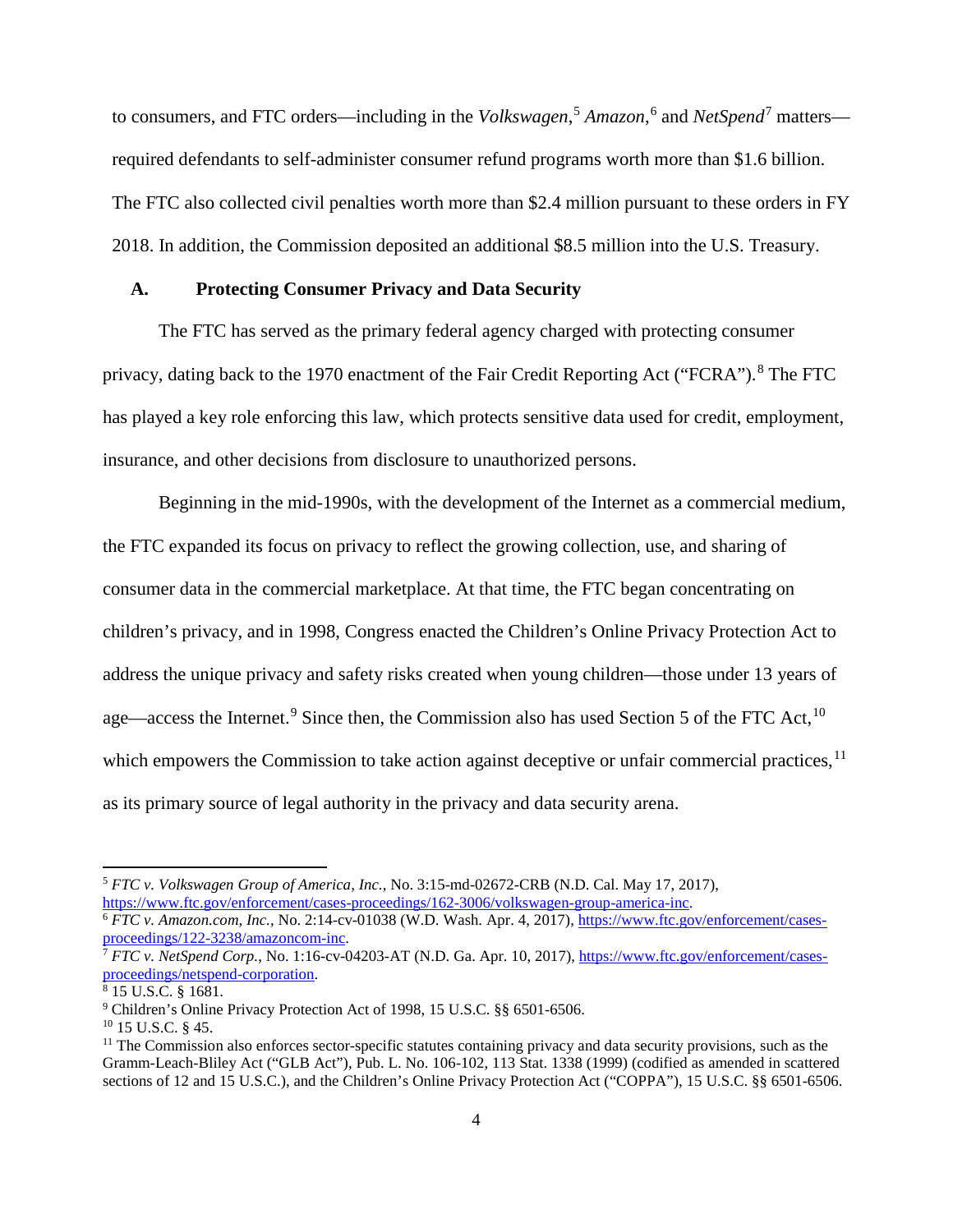Year after year, privacy and data security top the list of consumer protection priorities at the Federal Trade Commission. These issues are critical to consumers and businesses alike. Press reports about privacy practices and data breaches are increasingly common—such as the reports about Facebook and Equifax, just to name two companies, both of which the FTC is currently investigating.[12](#page-5-0) Some consumers are concerned when their data are used in ways they do not expect or understand. Hackers and others seek to exploit vulnerabilities, obtain unauthorized access to consumers' sensitive information, and potentially misuse it in ways that can cause serious harms to consumers as well as businesses.

These incidents are not a new phenomenon. In fact, we have been hearing about data breaches for well over a decade. These incidents fuel the debate about both privacy and data security, and the best ways to ensure them. The FTC has long used its broad authority under Section 5 of the FTC Act to address consumer harms arising from new technologies and business practices and consequently has challenged certain deceptive or unfair privacy and security practices.<sup>[13](#page-5-1)</sup> The FTC's privacy and data security program—which includes enforcement as well as consumer and business education—helps to promote a well-functioning market.

Privacy and data security will continue to be an enforcement priority at the Commission, and the agency will use every tool at its disposal to address consumer harm. Many of the FTC's investigations and cases in this arena involve complex facts and technologies and well-financed defendants, often requiring outside experts, which can be costly. It is critical that the FTC have

<span id="page-5-0"></span> <sup>12</sup> *See, e.g.*, *Statement by the Acting Director of FTC's Bureau of Consumer Protection Regarding Reported Concerns about Facebook Privacy Practices* (Mar. 26, 2018), [https://www.ftc.gov/news-events/press-](https://www.ftc.gov/news-events/press-releases/2018/03/statement-acting-director-ftcs-bureau-consumer-protection)

<span id="page-5-1"></span><sup>&</sup>lt;sup>13</sup> 15 U.S.C. § 45(a). The FTC also enforces sector-specific statutes that protect certain health, credit, financial, and children's information. *See* 16 C.F.R. Part 318 (Health Breach Notification Rule); 15 U.S.C. §§ 1681-1681x (Fair Credit Reporting Act); 16 C.F.R. Parts 313-314 (Gramm-Leach-Bliley Privacy and Safeguards Rules), implementing 15 U.S.C. §§ 6801-6809; 16 C.F.R. Part 312 (Children's Online Privacy Protection Rule), implementing 15 U.S.C. §§ 6501-6506.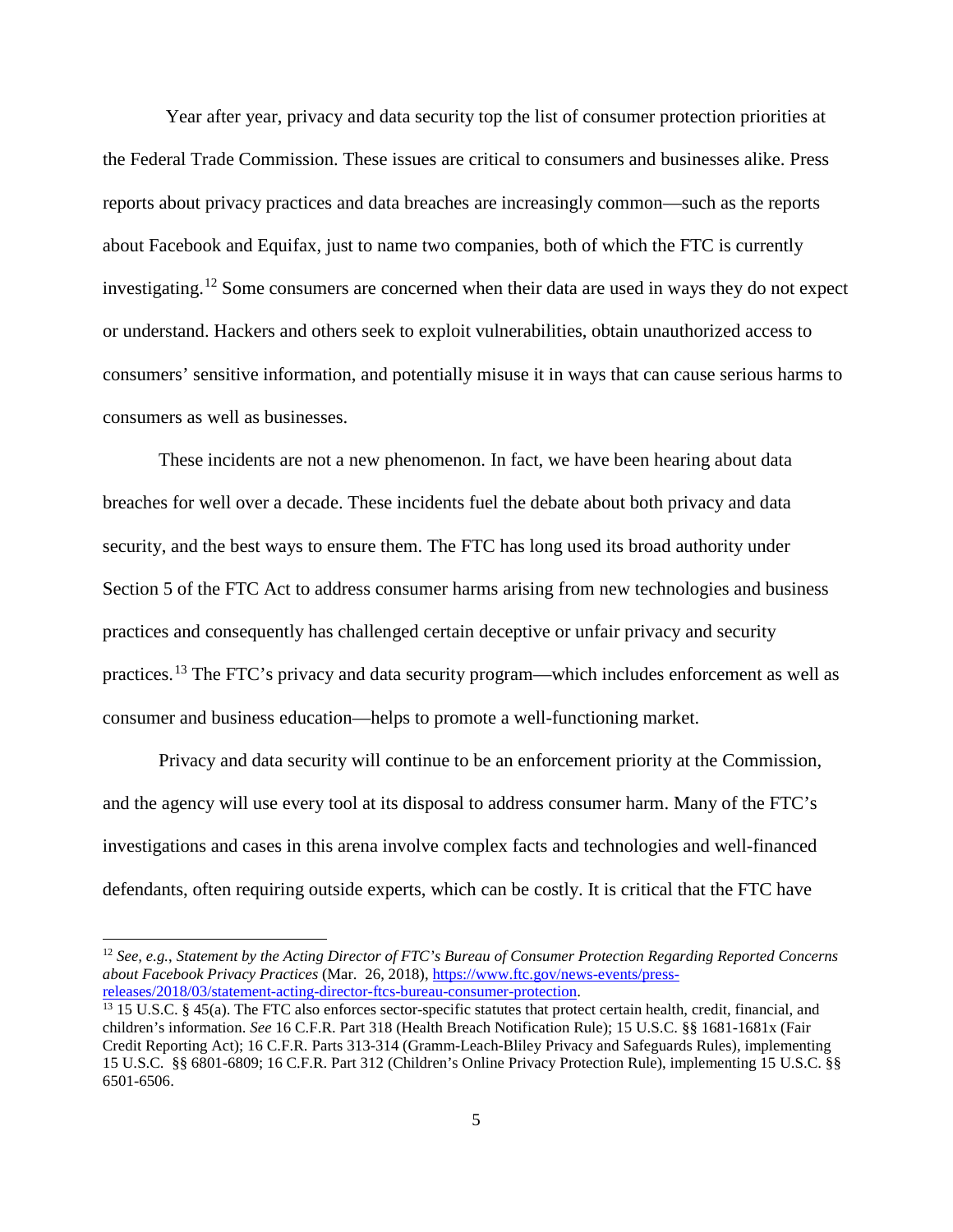sufficient resources to support its investigative and litigation needs, including expert work, particularly as demands for enforcement in this area continue to grow.

To date, the Commission has brought more than 60 cases alleging that companies failed to implement reasonable data security safeguards, as well as more than 60 general privacy cases.<sup>[14](#page-6-0)</sup> The FTC has aggressively pursued privacy and data security cases in myriad areas, including financial privacy, children's privacy, health privacy, and the Internet of Things.<sup>[15](#page-6-1)</sup>

For example, the Commission recently gave final approval to an expanded settlement with ride-sharing platform company Uber Technologies related to allegations that the company failed to reasonably secure sensitive consumer data stored in the cloud.<sup>[16](#page-6-2)</sup> As a result, an intruder allegedly accessed personal information about Uber customers and drivers, including more than 25 million names and email addresses, 22 million names and mobile phone numbers, and 600,000 names and driver's license numbers. Under the final settlement, Uber must notify the FTC about future incidents and meet other order requirements relating to privacy or data security, with the threat of strong civil penalties if it fails to comply. And earlier this year, the Commission approved a settlement with PayPal, Inc. to resolve allegations that its Venmo peer-to-peer payment service misled consumers about their ability to control the privacy of their Venmo transactions and the extent to which their financial accounts were protected by "bank grade security systems."<sup>[17](#page-6-3)</sup> Among

<span id="page-6-0"></span> <sup>14</sup> *See generally* FTC, *Privacy & Data Security Update: 2017* (Jan. 2018), [https://www.ftc.gov/reports/privacy-data](https://www.ftc.gov/reports/privacy-data-security-update-2017-overview-commissions-enforcement-policy-initiatives)[security-update-2017-overview-commissions-enforcement-policy-initiatives.](https://www.ftc.gov/reports/privacy-data-security-update-2017-overview-commissions-enforcement-policy-initiatives) <sup>15</sup> *Id.*

<span id="page-6-1"></span>

<span id="page-6-2"></span><sup>16</sup> *See* Press Release, FTC, *Federal Trade Commission Gives Final Approval to Settlement with Uber* (Oct. 26, 2018), [https://www.ftc.gov/news-events/press-releases/2018/10/federal-trade-commission-gives-final-approval-settlement](https://www.ftc.gov/news-events/press-releases/2018/10/federal-trade-commission-gives-final-approval-settlement-uber)[uber.](https://www.ftc.gov/news-events/press-releases/2018/10/federal-trade-commission-gives-final-approval-settlement-uber) Uber suffered a second, larger breach of drivers' and riders' data in October-November 2016, and failed to disclose that breach to consumers or the FTC for more than a year, despite being the subject of an ongoing FTC investigation of its data security practices during that time.

<span id="page-6-3"></span><sup>17</sup> *PayPal, Inc.*, No. C-4651 (May 24, 2018)[, https://www.ftc.gov/enforcement/cases-proceedings/162-3102/paypal](https://www.ftc.gov/enforcement/cases-proceedings/162-3102/paypal-inc-matter)[inc-matter.](https://www.ftc.gov/enforcement/cases-proceedings/162-3102/paypal-inc-matter)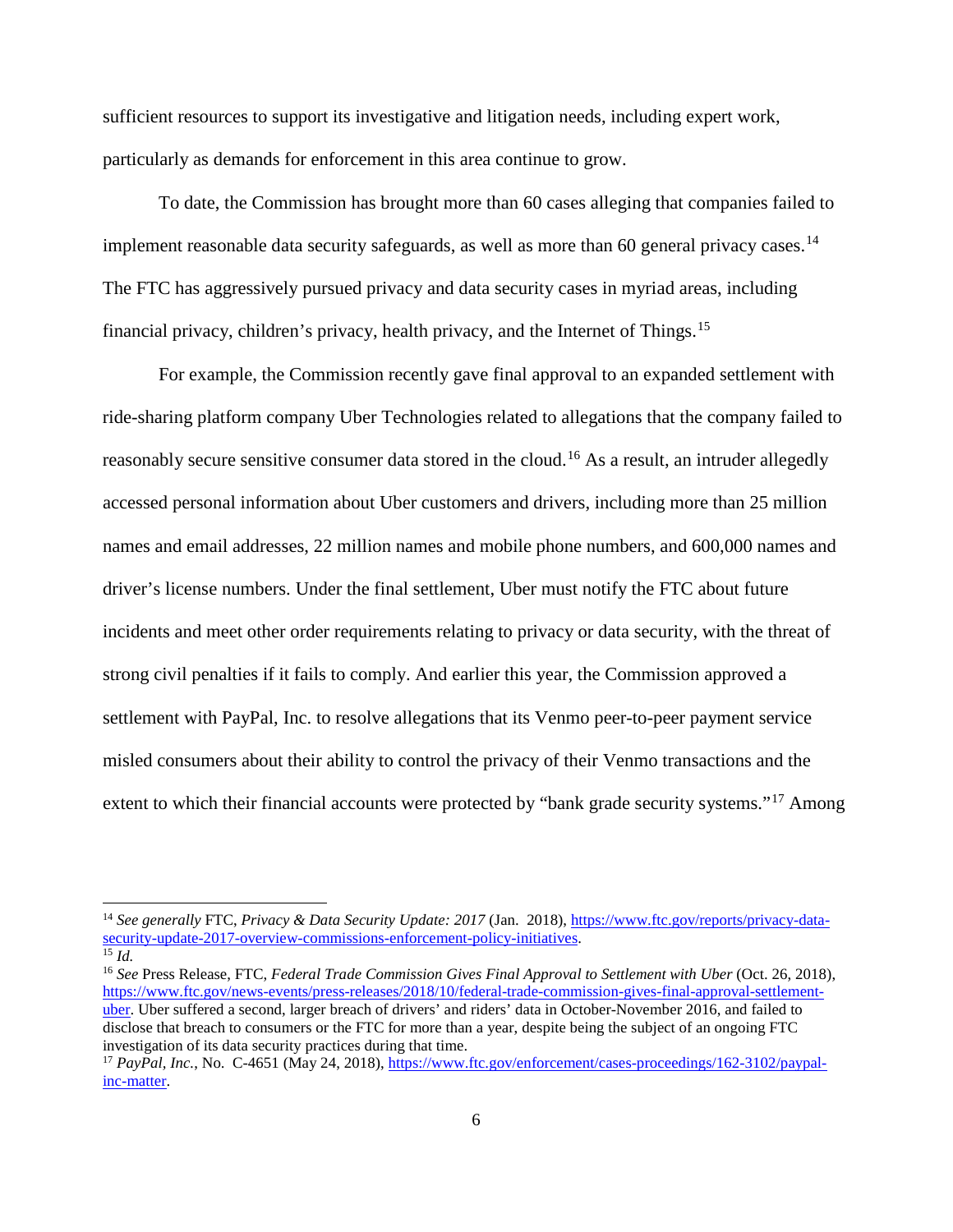other order requirements, Venmo must make certain disclosures to consumers or face the threat of civil penalties for the failure to do so.

The Commission takes seriously its obligation to protect children's privacy. In the Commission's first children's privacy case involving Internet-connected toys, the FTC announced a settlement—including a \$650,000 civil penalty—with electronic toy manufacturer VTech Electronics for violations of the Children's Online Privacy Protection Rule.<sup>[18](#page-7-0)</sup> The FTC alleged that the company collected children's personal information online without first obtaining parental consent, and failed to take reasonable steps to secure the data it collected.[19](#page-7-1)

Section 5, however, is not without limitations. For example, Section 5 does not provide for civil penalties, reducing the Commission's deterrent capability. The Commission also lacks authority over non-profits and over common carrier activity, even though the acts or practices of these market participants often have serious implications for consumer privacy and data security. Finally, the FTC lacks broad APA rulemaking authority for data security generally.<sup>[20](#page-7-2)</sup> The Commission continues to reiterate its longstanding bipartisan call for comprehensive data security legislation.

The Commission also must continue to prioritize, examine, and address privacy and data security with a fresh perspective. Under the umbrella of the *21st Century Hearings*, the Commission recently announced panels taking place over four days, specifically addressing consumer privacy

<span id="page-7-0"></span><sup>&</sup>lt;sup>18</sup> *U.S. v. VTech Elec. Ltd. et al.*, No. 1:18-cv-00114 (N.D. Ill. Jan. 8, 2018), https://www.ftc.gov/enforcement/cases-<br>proceedings/162-3032/vtech-electronics-limited.

<span id="page-7-1"></span> $\frac{1}{2}$  In addition to law enforcement, the FTC also undertakes policy initiatives, such as its workshop co-hosted with the Department of Education on educational technology and student privacy. *See Student Privacy and Ed Tech* (Dec. 1, 2017), https://www.ftc.gov/news-events/events-calendar/2017/12/student-privacy-ed-tech.

<span id="page-7-2"></span><sup>&</sup>lt;sup>20</sup> The Commission has been granted APA rulemaking authority for discrete topics such as children's privacy, financial data security, and certain provisions of credit reporting.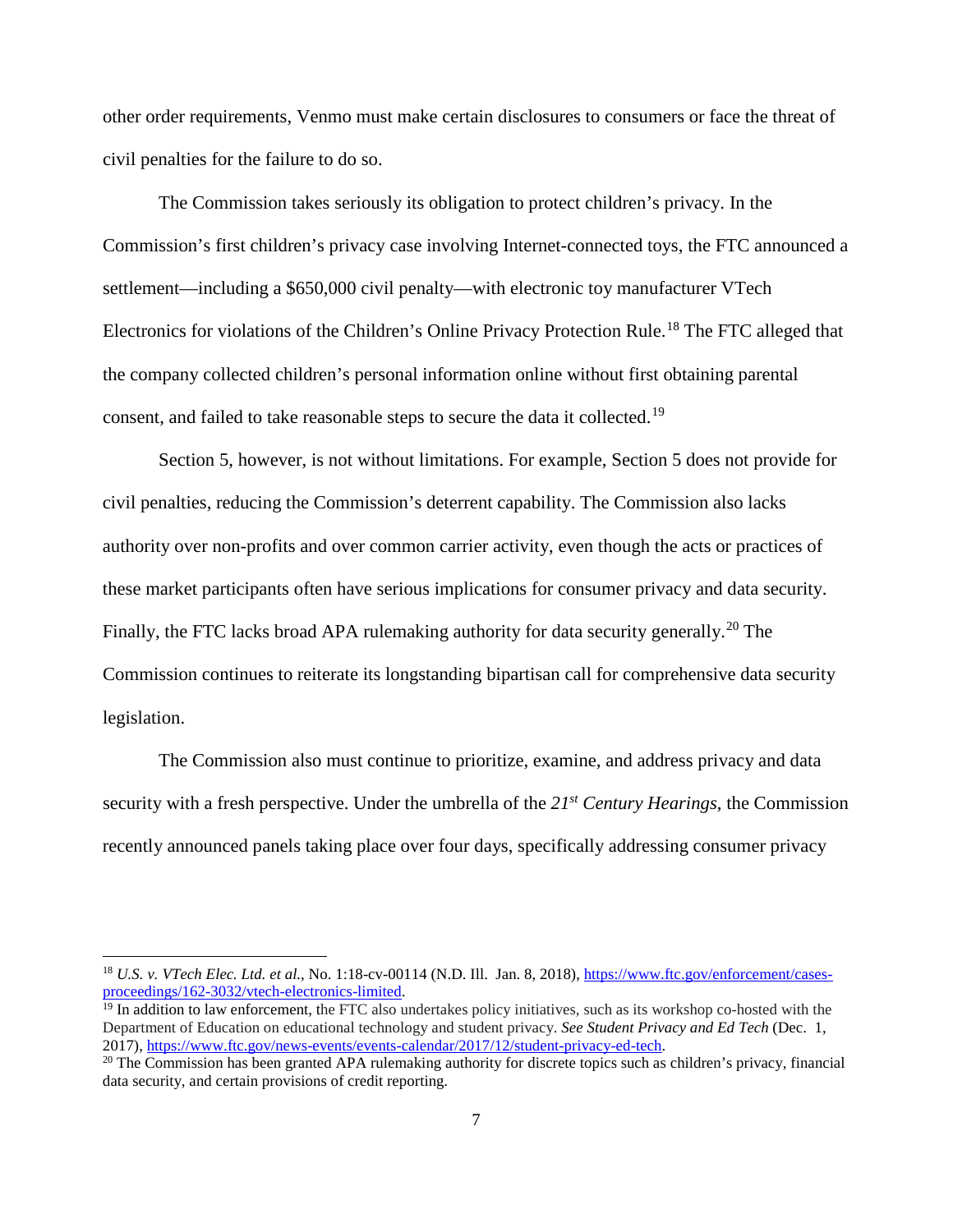and data security.<sup>[21](#page-8-0)</sup> The Commission's remedial authority with respect to privacy and data security will be a key topic in these panels, and the comments and discussions on these issues will be one source to inform the FTC's enforcement and policy priorities. In addition, the Commission recently announced its fourth PrivacyCon, an annual event that reviews evolving privacy and data security issues. [22](#page-8-1)

Recently, the European Union put into effect its General Data Protection Regulation ("GDPR"). GDPR, like the EU's data protection directive before it, imposes certain restrictions on the ability of companies to transfer consumer data from the EU to other jurisdictions. The EU-U.S. Privacy Shield Framework is a voluntary mechanism companies can use to promise certain protections for data transferred from Europe to the United States—and the FTC enforces the promises made by Privacy Shield participants under its jurisdiction. [23](#page-8-2) The Commission is committed to the success of the EU-U.S. Privacy Shield Framework, a critical tool for protecting privacy and enabling cross-border data flows. The FTC has actively enforced Privacy Shield bringing four cases in just the last two months—and will continue to do so when Privacy Shield participants fail to meet their legal obligations.  $^{24}$  $^{24}$  $^{24}$  Chairman Simons recently participated, along with the Secretary of Commerce, in the second annual review of the functioning of the Privacy Shield framework with our European government counterparts. The Commission also will continue

<span id="page-8-0"></span> 21 *See* Press Release, FTC, *FTC Announces Sessions on Consumer Privacy and Data Security as Part of Its Hearings on Competition and Consumer Protection in the 21st Century* (Oct. 26, 2018), [https://www.ftc.gov/news-events/press](https://www.ftc.gov/news-events/press-releases/2018/10/ftc-announces-sessions-consumer-privacy-data-security-part-its)[releases/2018/10/ftc-announces-sessions-consumer-privacy-data-security-part-its.](https://www.ftc.gov/news-events/press-releases/2018/10/ftc-announces-sessions-consumer-privacy-data-security-part-its)

- <span id="page-8-1"></span><sup>22</sup> *See* Press Release, FTC, *FTC Announces PrivacyCon 2019 and Calls for Presentations* (Oct. 24, 2018), https://www.ftc.gov/news-events/press-releases/2018/10/ftc-announces-privacycon-2019-calls-presentations. <sup>23</sup> See [www.privacyshield.gov](http://www.privacyshield.gov/) and [www.ftc.gov/tips-advice/business-center/privacy-and-security/privacy-shield.](http://www.ftc.gov/tips-advice/business-center/privacy-and-security/privacy-shield) Companies can also join a Swiss-U.S. Privacy Shield for transfers from Switzerland.
- <span id="page-8-3"></span><span id="page-8-2"></span><sup>24</sup> *See* Press Release, *FTC, FTC Reaches Settlements with Four Companies That Falsely Claimed Participation in the EU-U.S. Privacy Shield* (Sept. 27, 2018), [https://www.ftc.gov/news-events/press-releases/2018/09/ftc-reaches](https://www.ftc.gov/news-events/press-releases/2018/09/ftc-reaches-settlements-four-companies-falsely-claimed)[settlements-four-companies-falsely-claimed.](https://www.ftc.gov/news-events/press-releases/2018/09/ftc-reaches-settlements-four-companies-falsely-claimed)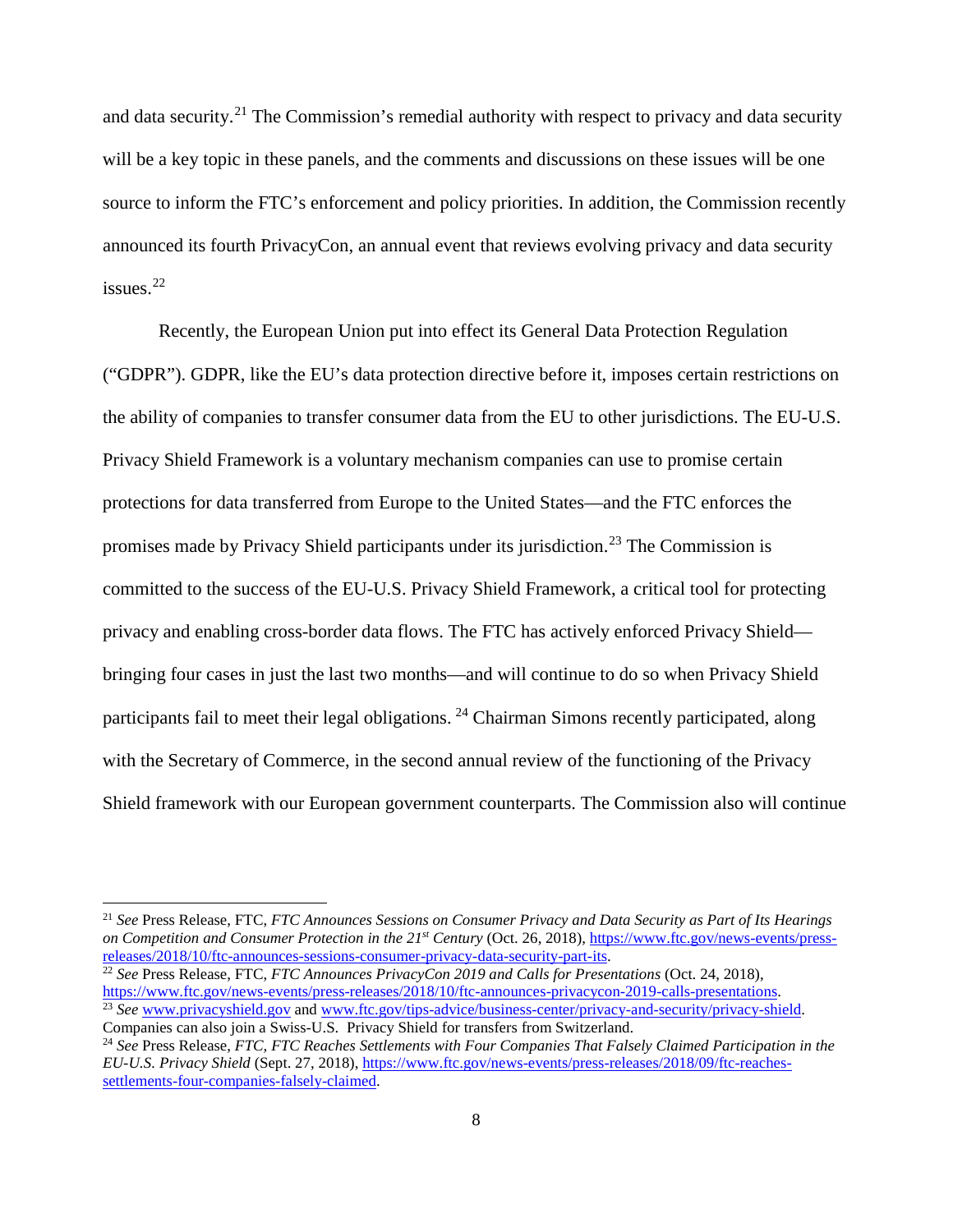to work with the Department of Commerce, other agencies in the U.S. government, and with its partners in Europe to ensure businesses and consumers can continue to benefit from Privacy Shield.

Finally, the Commission urges Congress to consider enacting privacy legislation that would be enforced by the FTC. While the agency remains committed to vigorously enforcing existing privacy-related statutes, Congress may be able to craft federal legislation that would more seamlessly address consumers' legitimate concerns regarding the collection, use, and sharing of their data and provide greater clarity to businesses while retaining the flexibility required to foster competition and innovation. The Commission and its staff are prepared to share our expertise and assist with formulating appropriate legislation, as we did with the Children's Online Privacy Protection Act, CAN-SPAM, and the Gramm-Leach-Bliley Act. This process understandably will involve difficult value judgments and tradeoffs that are appropriately left to Congress. No matter the specific laws Congress enacts in the privacy and/or data security arenas, the Commission commits to using its extensive expertise and experience to enforce them vigorously, consistent with its ongoing and bipartisan emphasis on privacy and data security enforcement.

#### **B. Truthfulness in National Advertising**

Ensuring that advertising is truthful and not misleading has always been one of the FTC's core missions because it allows consumers to make well-informed decisions about how to best use their resources and promotes the efficient functioning of market forces by promoting the dissemination of accurate information. Below are a few recent examples of the Commission's work in this area.

This past year, the agency has continued to bring cases challenging false and unsubstantiated health claims, including those targeting older consumers, consumers affected by the opioid crisis, and consumers with serious medical conditions. The Commission has brought cases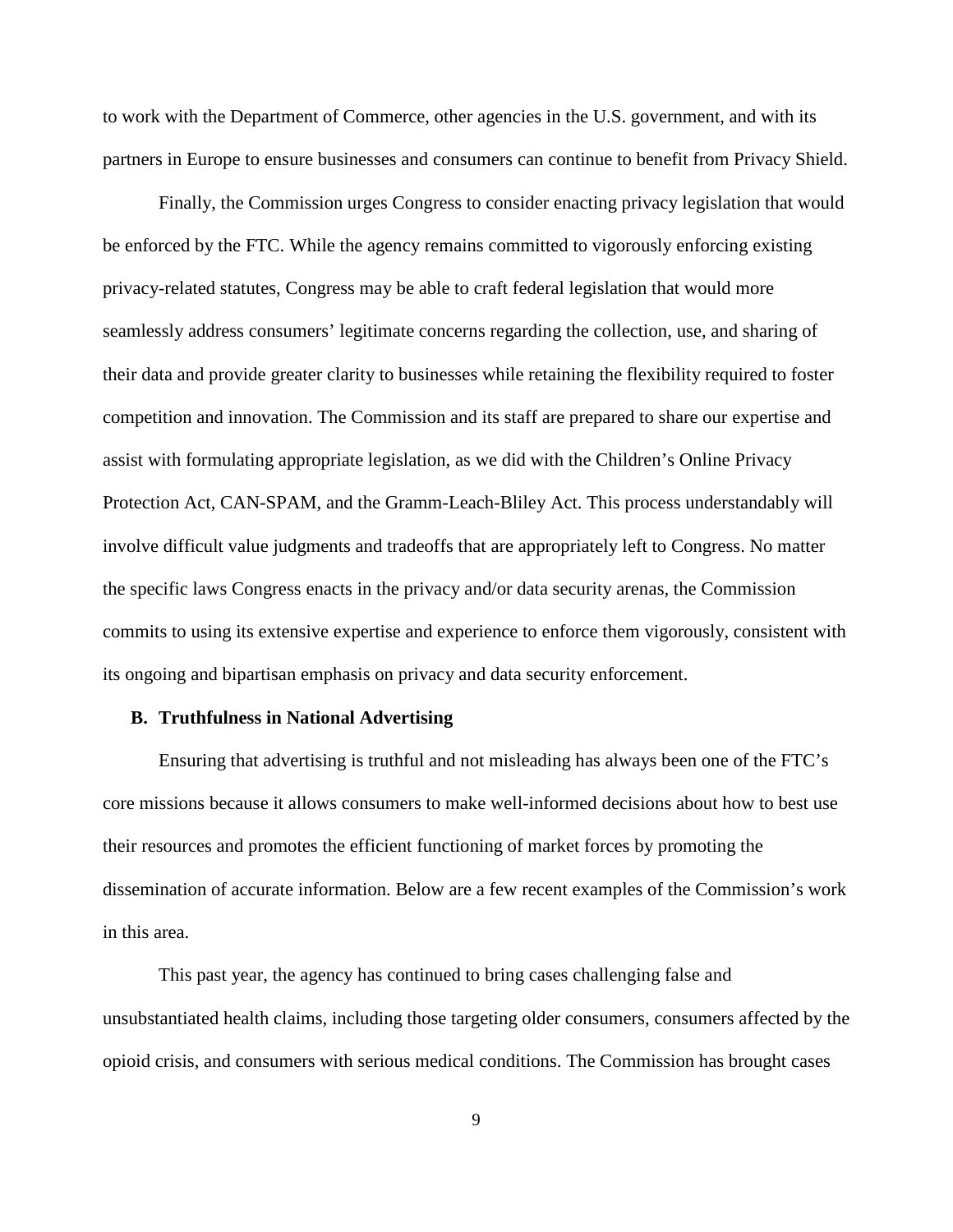challenging products that claim to improve memory and ward off cognitive decline, relieve joint pain and arthritis symptoms, and even reverse aging.[25](#page-10-0) We have challenged bogus claims that treatments could cure, treat, or mitigate various serious diseases and ailments, including those affecting children and older consumers.<sup>[26](#page-10-1)</sup> The Commission also has sued companies that claimed, allegedly without scientific evidence, that using their products could alleviate the symptoms of opioid withdrawal and increase the likelihood of overcoming opioid dependency.<sup>[27](#page-10-2)</sup> Finally, the Commission obtained an order barring a marketer from making deceptive claims about its products' ability to mitigate the side effects of cancer treatments.<sup>[28](#page-10-3)</sup>

When consumers with serious health concerns fall victim to unsupported health claims, they may put their health at risk by avoiding proven therapies and treatments. Through consumer education, including the FTC's advisories, the agency urges consumers to check with a medical professional before starting any treatment or product to treat serious medical conditions.<sup>29</sup>

The FTC also protects consumers from illegal practices in the financial area. For example, last month, the Commission alleged that online student loan refinancer Social Finance made deceptive claims about the average savings members could achieve by refinancing—sometimes

<span id="page-10-0"></span> <sup>25</sup> *See, e.g.*, *Telomerase Activation Sci., Inc. et al.*, No. C-4644 (Apr. 19, 2018)[, https://www.ftc.gov/enforcement/cases](https://www.ftc.gov/enforcement/cases-proceedings/142-3103/telomerase-activation-sciences-inc-noel-thomas-patton-matter)[proceedings/142-3103/telomerase-activation-sciences-inc-noel-thomas-patton-matter;](https://www.ftc.gov/enforcement/cases-proceedings/142-3103/telomerase-activation-sciences-inc-noel-thomas-patton-matter) *FTC v. Health Research Labs., Inc.*, No. 2:17-cv-00467 (D. Maine Nov. 30, 2017)[, https://www.ftc.gov/enforcement/cases-proceedings/152-](https://www.ftc.gov/enforcement/cases-proceedings/152-3021/health-research-laboratories-llc)3021/health-research-laboratories-Ilc.

<span id="page-10-1"></span><sup>&</sup>lt;sup>26</sup> *FTC v. Regenerative Med. Grp., Inc., No.* 8:18-cv-01838 (C.D. Cal. filed Oct. 12, 2018), [https://www.ftc.gov/enforcement/cases-proceedings/172-3062/regenerative-medicalgroup-inc;](https://www.ftc.gov/enforcement/cases-proceedings/172-3062/regenerative-medicalgroup-inc) *A&O Enters., Inc.*, No. 1723016 (Sept. 20, 2018), [https://www.ftc.gov/enforcement/cases-proceedings/172-3016/ao-enterprises-doing](https://www.ftc.gov/enforcement/cases-proceedings/172-3016/ao-enterprises-doing-business-iv-bars-aaron-k-roberts-matter)[business-iv-bars-aaron-k-roberts-matter.](https://www.ftc.gov/enforcement/cases-proceedings/172-3016/ao-enterprises-doing-business-iv-bars-aaron-k-roberts-matter)

<span id="page-10-2"></span><sup>27</sup> *FTC v. Catlin Enters., Inc.*, No. 1:17-cv-403 (W.D. Tex. May 17, 2017), [https://www.ftc.gov/enforcement/cases](https://www.ftc.gov/enforcement/cases-proceedings/1623204/catlin-enterprises-inc)[proceedings/1623204/catlin-enterprises-inc.](https://www.ftc.gov/enforcement/cases-proceedings/1623204/catlin-enterprises-inc) In addition, in conjunction with the FDA, the FTC issued letters to companies that appeared to be making questionable claims in order to sell addiction or withdrawal remedies. *See* Press Release, FTC, *FTC, FDA Warn Companies about Marketing and Selling Opioid Cessation Products* (Jan. 24, 2018), https://www.ftc.gov/news-events/press-releases/2018/01/ftc-fda-warn-companies-about-marketing-selling-opioid-<br>cessation.

<span id="page-10-4"></span><span id="page-10-3"></span><sup>&</sup>lt;sup>28</sup> *FTC v. CellMark Biopharm*, No. 2:18-cv-00014-JES-CM (M.D. Fla. Jan. 12, 2018), [https://www.ftc.gov/enforcement/cases-proceedings/162-3134/cellmark-biopharma-derek-e-vest.](https://www.ftc.gov/enforcement/cases-proceedings/162-3134/cellmark-biopharma-derek-e-vest) <sup>29</sup> FTC Consumer Blog, *Treatments and Cures*, [https://www.consumer.ftc.gov/topics/treatments-cures.](https://www.consumer.ftc.gov/topics/treatments-cures)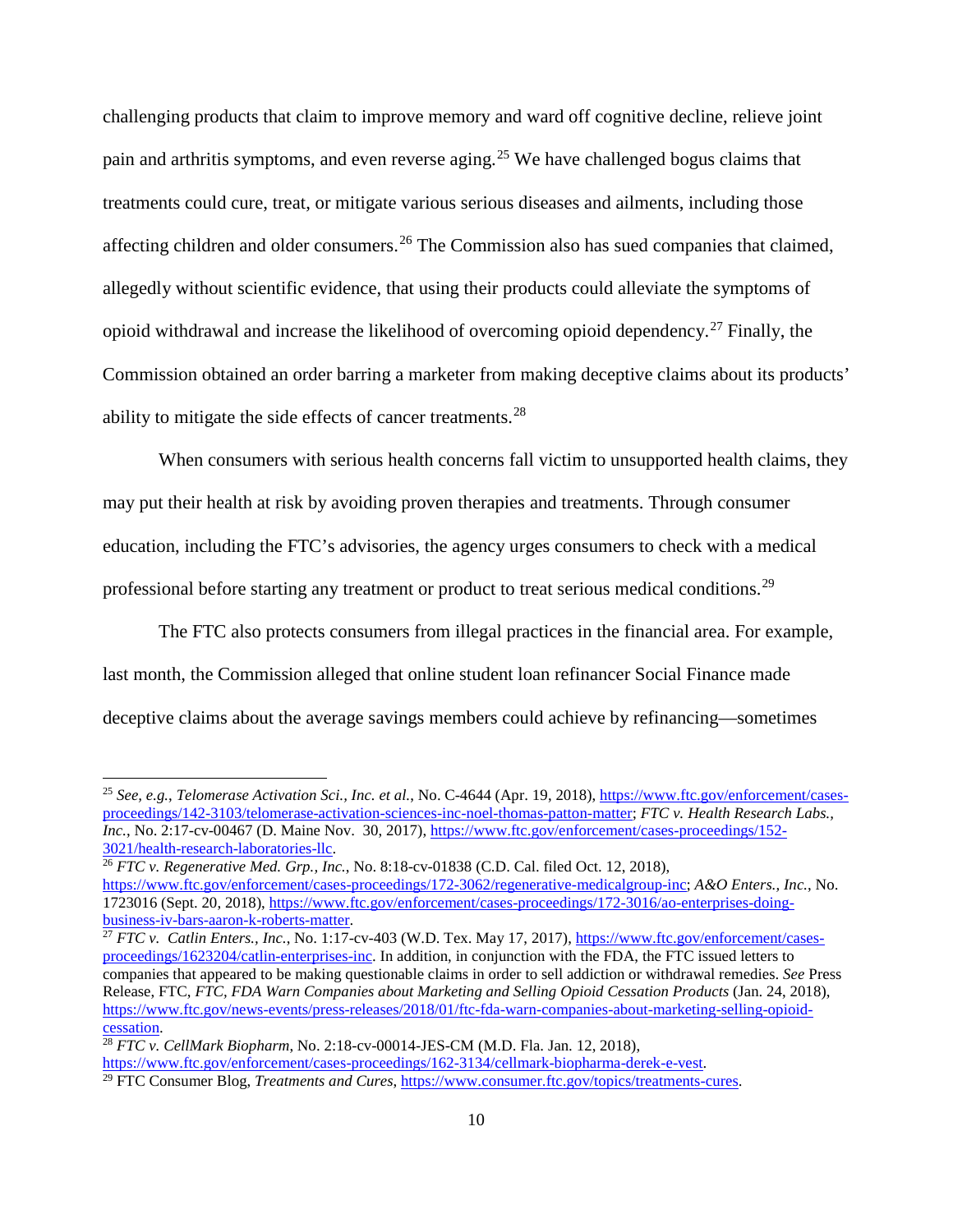doubling the average savings.<sup>[30](#page-11-0)</sup> The Commission also filed a complaint against Lending Club, an online lender, alleging that its marketing was deceptive because it claimed its loans had "no hidden fees," when in fact consumers later learned they were charged hundreds, and even thousands, of dollars in origination fees. $31$ 

#### **C. Protecting Consumers from Fraud**

Fighting fraud is a major focus of the FTC's law enforcement efforts. The Commission's anti-fraud program tracks down and stops some of the most egregious scams that prey on U.S. consumers—often, the most vulnerable consumers who can least afford to lose money. For example, reports about imposter scams have been on the rise over the past few years, and many of these scams target older Americans.<sup>[32](#page-11-2)</sup> Fraudsters falsely claiming to be government agents (including the IRS and even the FTC), family members, or well-known tech companies contact consumers and pressure them to send money, often via cash-like payment methods such as gift cards or money transfers, or trick them into providing personal information. Fraudsters also target small businesses, sometimes cold-calling businesses to "collect" on invoices they do not owe.

In 2017, the FTC joined federal, state, and international law enforcement partners in announcing "Operation Tech Trap," a nationwide and international crackdown on tech support scams that dupe consumers into believing their computers are infected with viruses and malware, and then charge them hundreds of dollars for unnecessary repairs.<sup>[33](#page-11-3)</sup> The FTC brought actions to

<span id="page-11-0"></span> <sup>30</sup> Press Release, FTC, *Online Student Loan Refinance Company SoFi Settles FTC Charges, Agrees to Stop Making False Claims About Loan Refinancing Savings* (Oct. 28, 2018)[, https://www.ftc.gov/news-events/press](https://www.ftc.gov/news-events/press-releases/2018/10/online-student-loan-refinance-company-sofi-settles-ftc-charges)[releases/2018/10/online-student-loan-refinance-company-sofi-settles-ftc-charges.](https://www.ftc.gov/news-events/press-releases/2018/10/online-student-loan-refinance-company-sofi-settles-ftc-charges)

<span id="page-11-1"></span><sup>&</sup>lt;sup>31</sup> *FTC v. Lending Club Corp.*, No. 3:18-cv-02454 (N.D. Cal. Apr. 25, 2018), https://www.ftc.gov/enforcement/cases-<br>proceedings/162-3088/federal-trade-commission-v-lendingclub-corporation.

<span id="page-11-2"></span><sup>&</sup>lt;sup>32</sup> FTC Fiscal Year 2019 Congressional Budget Justification, https://www.ftc.gov/reports/fy-2019-congressional-<br>budget-justification.

<span id="page-11-3"></span><sup>&</sup>lt;sup>33</sup> Press Release, FTC, *FTC and Federal, State and International Partners Announce Major Crackdown on Tech Support Scams* (May 12, 2017)[, https://www.ftc.gov/news-events/press-releases/2017/05/ftc-federal-state-international](https://www.ftc.gov/news-events/press-releases/2017/05/ftc-federal-state-international-partners-announce-major-crackdown)[partners-announce-major-crackdown.](https://www.ftc.gov/news-events/press-releases/2017/05/ftc-federal-state-international-partners-announce-major-crackdown) "Operation Tech Trap" is just one example of a law enforcement "sweep"—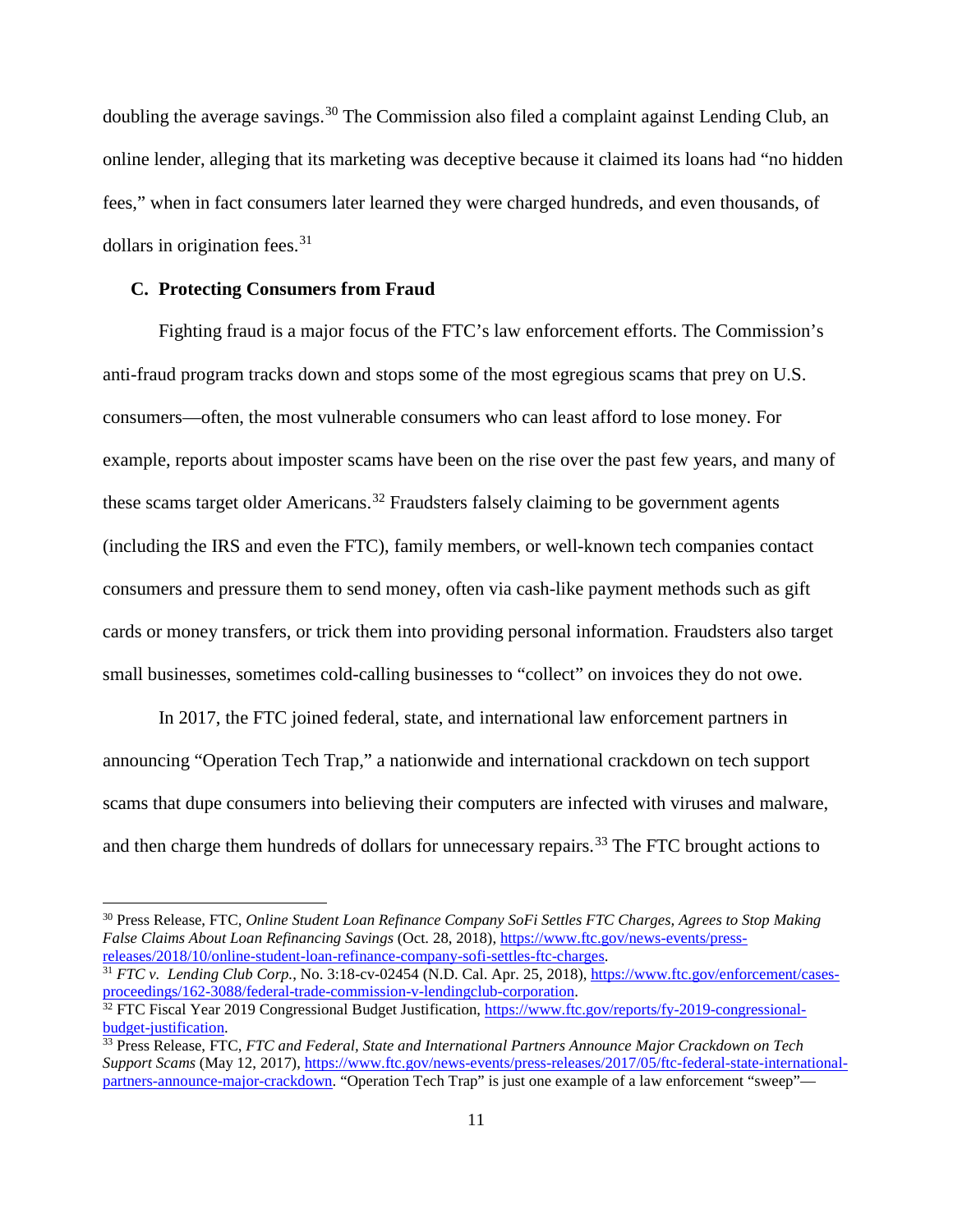shut down these deceptive operations and also developed consumer education materials to help consumers avoid falling victim to tech support scams in the first place.<sup>[34](#page-12-0)</sup> This past June, the FTC announced "Operation Main Street," an initiative to stop small business scams. The FTC, jointly with the offices of two U.S. Attorneys' Offices, the New York Division of the U.S. Postal Inspection Service, eight state Attorneys General, and the Better Business Bureau, announced 24 actions targeting fraud aimed at small businesses and released new education materials to help small businesses identify and avoid potential scams.<sup>[35](#page-12-1)</sup>

In September, the Commission brought an action against Sunkey Publishing, alleging that the lead generation operation falsely claimed to be affiliated with the military and promised to use consumers' information only for military recruitment purposes. Instead, the FTC alleged that Sunkey used the information it collected to make millions of illegal telemarketing calls and sold the information to post-secondary schools.<sup>[36](#page-12-2)</sup> This action is part of the FTC's work in the area of lead generation, which is the process of identifying and cultivating individual consumers who are potentially interested in purchasing a product or service.<sup>[37](#page-12-3)</sup>

The FTC strives to stay ahead of scammers, who are always on the lookout for new ways to market old schemes. For example, there has been an increase in frauds involving

coordinated, simultaneous law enforcement actions with partners—that the FTC uses to leverage resources to maximize effects. Another example of a recent sweep is "Game of Loans," the first coordinated federal-state law enforcement initiative targeting deceptive student loan debt relief scams. Press Release, FTC, *State Law Enforcement Partners Announce Nationwide Crackdown on Student Loan Debt Relief Scams* (Oct.13, 2017), [https://www.ftc.gov/news](https://www.ftc.gov/news-events/press-releases/2017/10/ftc-state-law-enforcement-partners-announce-nationwide-crackdown)[events/press-releases/2017/10/ftc-state-law-enforcement-partners-announce-nationwide-crackdown.](https://www.ftc.gov/news-events/press-releases/2017/10/ftc-state-law-enforcement-partners-announce-nationwide-crackdown) <sup>34</sup> FTC Guidance, *Tech Support Scams* (July 2017), [https://www.consumer.ftc.gov/articles/0346-tech-support-](https://www.consumer.ftc.gov/articles/0346-tech-support-scams#How)

 $\overline{a}$ 

<span id="page-12-1"></span><sup>35</sup> Press Release, FTC, *FTC, BBB, and Law Enforcement Partners Announce Results of Operation Main Street: Stopping Small Business Scams Law Enforcement and Education Initiative* (June 18, 2018)[, https://www.ftc.gov/news](https://www.ftc.gov/news-events/press-releases/2018/06/ftc-bbb-law-enforcement-partners-announce-results-operation-main)[events/press-releases/2018/06/ftc-bbb-law-enforcement-partners-announce-results-operation-main.](https://www.ftc.gov/news-events/press-releases/2018/06/ftc-bbb-law-enforcement-partners-announce-results-operation-main)

<span id="page-12-3"></span><sup>37</sup> *See generally* FTC Staff Perspective, *"Follow the Lead" Workshop* (Sept. 2016), [https://www.ftc.gov/system/files/documents/reports/staff-perspective-follow](https://www.ftc.gov/system/files/documents/reports/staff-perspective-follow-lead/staff_perspective_follow_the_lead_workshop.pdf)[lead/staff\\_perspective\\_follow\\_the\\_lead\\_workshop.pdf.](https://www.ftc.gov/system/files/documents/reports/staff-perspective-follow-lead/staff_perspective_follow_the_lead_workshop.pdf)

<span id="page-12-0"></span>[scams#How.](https://www.consumer.ftc.gov/articles/0346-tech-support-scams#How)

<span id="page-12-2"></span><sup>36</sup> Press Release, FTC, *FTC Takes Action against the Operators of Copycat Military Websites* (Sept. 6, 2018), [https://www.ftc.gov/news-events/press-releases/2018/09/ftc-takes-action-against-operators-copycat-military-websites.](https://www.ftc.gov/news-events/press-releases/2018/09/ftc-takes-action-against-operators-copycat-military-websites)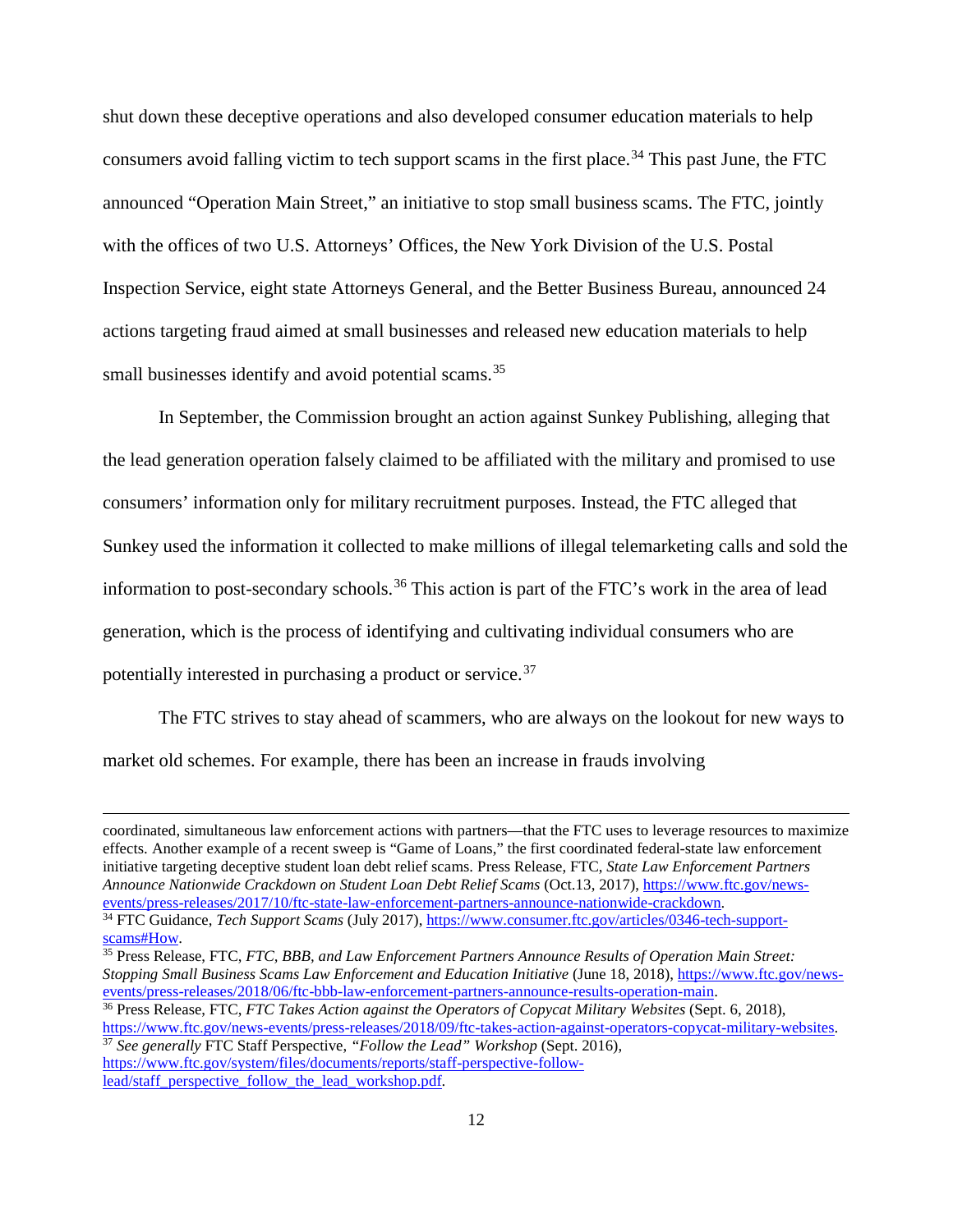cryptocurrencies—digital assets that use cryptography to secure or verify transactions. [38](#page-13-0) The Commission has worked to educate consumers about cryptocurrencies and hold fraudsters accountable.<sup>[39](#page-13-1)</sup> In March, the FTC halted the operations of Bitcoin Funding Team, which allegedly falsely promised that participants could earn large returns by enrolling in moneymaking schemes and paying with cryptocurrency.[40](#page-13-2) And in June, the FTC hosted a workshop to explore how scammers are exploiting public interest in cryptocurrencies like Bitcoin and Litecoin, and discussed ways to empower and protect consumers against this growing threat.<sup>[41](#page-13-3)</sup>

In addition to targeting scammers, the FTC also brings actions against companies that facilitate fraud, often by ignoring red flags associated with fraudulent transactions. Money transfers are a preferred method of payment for fraudsters because money sent through money transfer systems can be retrieved quickly at locations all over the world, and once retrieved, the money is all but impossible to recover. Earlier this month, MoneyGram agreed to pay \$125 million to settle allegations that the company failed to take steps required under a 2009 FTC order to crack down on fraudulent money transfers that cost U.S. consumers millions of dollars, and also to resolve allegations that the company violated a 2012 deferred prosecution agreement with the U.S. Department of Justice ("DOJ").<sup>42</sup>

<span id="page-13-2"></span><span id="page-13-1"></span><sup>39</sup> *See, e.g.*, FTC Consumer Blog, *Know the risks before investing in cryptocurrencies*, [https://www.ftc.gov/news](https://www.ftc.gov/news-events/blogs/business-blog/2018/02/know-risks-investing-cryptocurrencies)[events/blogs/business-blog/2018/02/know-risks-investing-cryptocurrencies;](https://www.ftc.gov/news-events/blogs/business-blog/2018/02/know-risks-investing-cryptocurrencies) FTC Consumer Blog, *Protecting your devices from cryptojacking*, [https://www.consumer.ftc.gov/blog/2018/06/protecting-your-devices-cryptojacking.](https://www.consumer.ftc.gov/blog/2018/06/protecting-your-devices-cryptojacking) <sup>40</sup> *FTC v. Thomas Dluca, et al. (Bitcoin Funding Team)*, No. 0:18-cv-60379-KMM (S.D.N.Y. Mar. 16, 2018), [https://www.ftc.gov/enforcement/cases-proceedings/172-3107/federal-trade-commission-v-thomas-dluca-et-al-bitcoin](https://www.ftc.gov/enforcement/cases-proceedings/172-3107/federal-trade-commission-v-thomas-dluca-et-al-bitcoin-funding)[funding.](https://www.ftc.gov/enforcement/cases-proceedings/172-3107/federal-trade-commission-v-thomas-dluca-et-al-bitcoin-funding)

<span id="page-13-4"></span><sup>42</sup> Press Release, FTC, *MoneyGram Agrees to Pay \$125 Million to Settle Allegations that the Company Violated the FTC's 2009 Order and Breached a 2012 DOJ Deferred Prosecution Agreement* (Nov. 8, 2018), [https://www.ftc.gov/news-events/press-releases/2018/11/moneygram-agrees-pay-125-million-settle-allegations](https://www.ftc.gov/news-events/press-releases/2018/11/moneygram-agrees-pay-125-million-settle-allegations-company)[company;](https://www.ftc.gov/news-events/press-releases/2018/11/moneygram-agrees-pay-125-million-settle-allegations-company) *see also FTC v. The Western Union Co.*, No. 1:17-cv-00110 (M.D. Pa. Jan. 19, 2017), [https://www.ftc.gov/enforcement/cases-proceedings/122-3208/western-union-company.](https://www.ftc.gov/enforcement/cases-proceedings/122-3208/western-union-company) 

<span id="page-13-0"></span> <sup>38</sup> *See, e.g.*, FTC, *What to Know About Cryptocurrency* (Oct. 2018)[, https://www.consumer.ftc.gov/articles/what-know](https://www.consumer.ftc.gov/articles/what-know-about-cryptocurrency)[about-cryptocurrency.](https://www.consumer.ftc.gov/articles/what-know-about-cryptocurrency)

<span id="page-13-3"></span><sup>41</sup> FTC Workshop, *Decrypting Cryptocurrency Scams* (June 25, 2018), [https://www.ftc.gov/news-events/events](https://www.ftc.gov/news-events/events-calendar/2018/06/decrypting-cryptocurrency-scams)[calendar/2018/06/decrypting-cryptocurrency-scams.](https://www.ftc.gov/news-events/events-calendar/2018/06/decrypting-cryptocurrency-scams)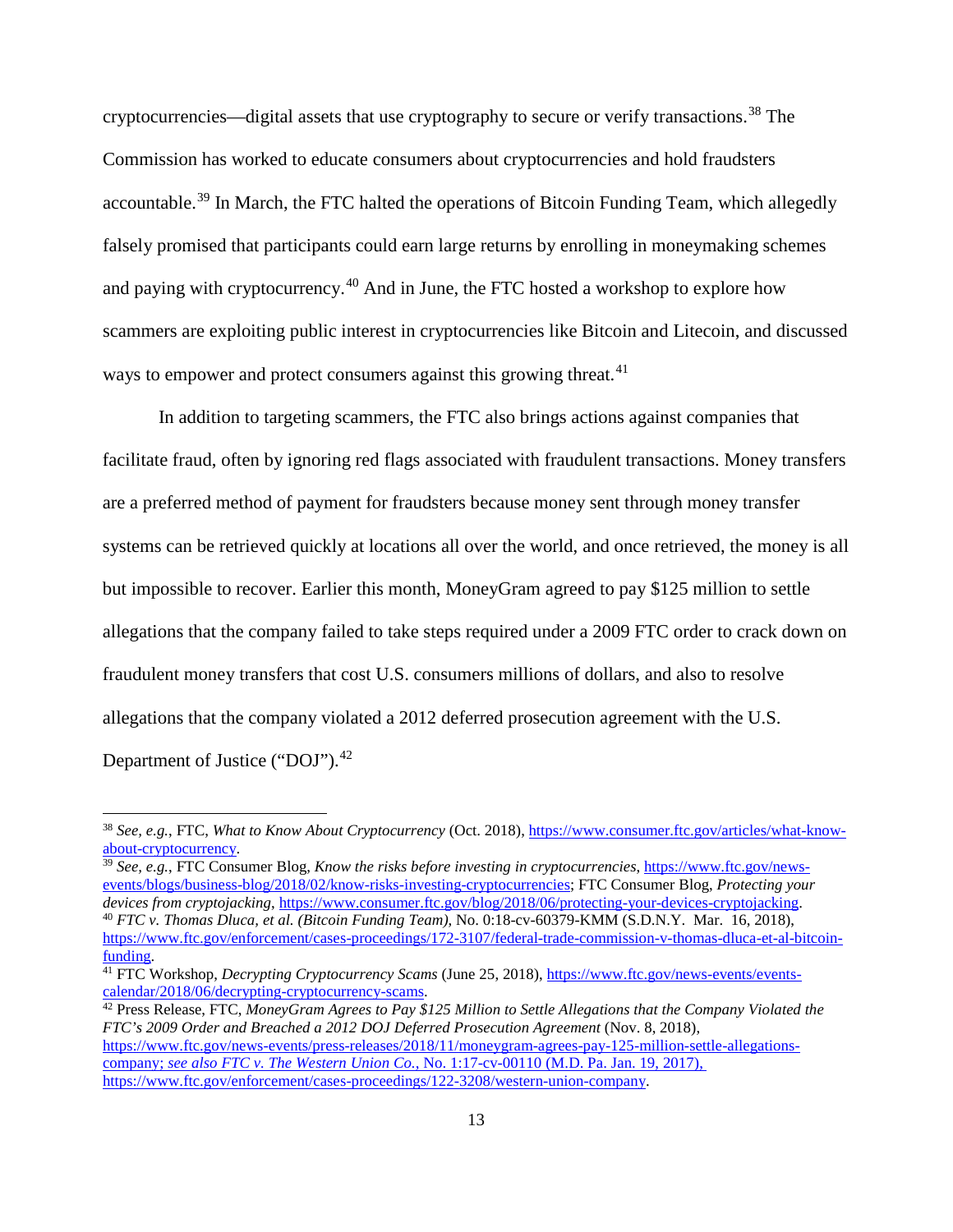#### **D. Illegal Robocalls**

Illegal robocalls also remain a significant consumer protection problem and consumers' top complaint to the FTC. They repeatedly disturb consumers' privacy, and frequently use fraud and deception to pitch goods and services, leading to significant economic harm. In FY 2018, the FTC received more than 3.7 million robocall complaints.<sup>[43](#page-14-0)</sup> The FTC has used many methods to fight these illegal calls, including 136 enforcement actions to date.<sup>[44](#page-14-1)</sup> Technological advances, however, have allowed bad actors to place millions or even billions of calls, often from abroad, at very low cost, and in ways that are difficult to trace. This phenomenon continues to infuriate consumers and challenge enforcers.

Part of the huge uptick in illegal calls, including robocalls, is attributable to relatively recent technological developments that facilitate telemarketing without requiring a significant capital investment in specialized hardware and labor.<sup>[45](#page-14-2)</sup> Today, robocallers benefit from automated dialing technology, inexpensive international and long distance calling rates, and the ability to move internationally and employ cheap labor. The result: law-breaking telemarketers can place robocalls

<span id="page-14-0"></span><sup>&</sup>lt;sup>43</sup> Total unwanted-call complaints for FY 2017, including both robocall complaints and complaints about live calls from consumers whose phone numbers are registered on the Do Not Call Registry, exceeded 7 million. *See Do Not Call Registry Data Book 2017: Complaint Figures for FY 2017*, https://www.ftc.gov/reports/national-do-not-call-registry-<br>data-book-fiscal-year-2017.

<span id="page-14-1"></span><sup>&</sup>lt;sup>44</sup> See FTC Robocall Initiatives, [https://www.consumer.ftc.gov/features/feature-0025-robocalls.](https://www.consumer.ftc.gov/features/feature-0025-robocalls) Since establishing the Do Not Call Registry in 2003, the Commission has fought vigorously to protect consumers' privacy from unwanted calls. Indeed, since the Commission began enforcing the Do Not Call provisions of the Telemarketing Sales Rule ("TSR") in 2004, the Commission has brought 136 enforcement actions seeking civil penalties, restitution for victims of telemarketing scams, and disgorgement of ill-gotten gains against 444 corporations and 358 individuals. As a result of the 125 cases resolved thus far, the Commission has collected over \$121 million in equitable monetary relief and civil penalties. *See* Enforcement of the Do Not Call Registry, [https://www.ftc.gov/news-events/media-resources/do-not](https://www.ftc.gov/news-events/media-resources/do-not-call-registry/enforcement)[call-registry/enforcement.](https://www.ftc.gov/news-events/media-resources/do-not-call-registry/enforcement) In August, the FTC and its law enforcement partners achieved an historic win in a longrunning fight against unwanted calls when a federal district court in Illinois issued an order imposing a \$280 million penalty against Dish Network—the largest penalty ever issued in a Do Not Call case. *U.S. et al. v. Dish Network, L.L.C.*, No. 309-cv-03073-JES-CHE (C.D. Ill. Aug. 10, 2017)[, https://www.ftc.gov/enforcement/cases](https://www.ftc.gov/enforcement/cases-proceedings/052-3167/dish-network-llc-united-states-america-federal-trade)[proceedings/052-3167/dish-network-llc-united-states-america-federal-trade.](https://www.ftc.gov/enforcement/cases-proceedings/052-3167/dish-network-llc-united-states-america-federal-trade)

<span id="page-14-2"></span><sup>45</sup> FTC Workshop, *Robocalls: All the Rage* (Oct. 18, 2012), [https://www.ftc.gov/news-events/events](https://www.ftc.gov/news-events/events-calendar/2012/10/robocalls-all-rage-ftc-summit)[calendar/2012/10/robocalls-all-rage-ftc-summit.](https://www.ftc.gov/news-events/events-calendar/2012/10/robocalls-all-rage-ftc-summit) A transcript of the workshop is available at [https://www.ftc.gov/sites/default/files/documents/public\\_events/robocalls-all-rage-ftc](https://www.ftc.gov/sites/default/files/documents/public_events/robocalls-all-rage-ftc%1fsummit/robocallsummittranscript.pdf)[summit/robocallsummittranscript.pdf.](https://www.ftc.gov/sites/default/files/documents/public_events/robocalls-all-rage-ftc%1fsummit/robocallsummittranscript.pdf)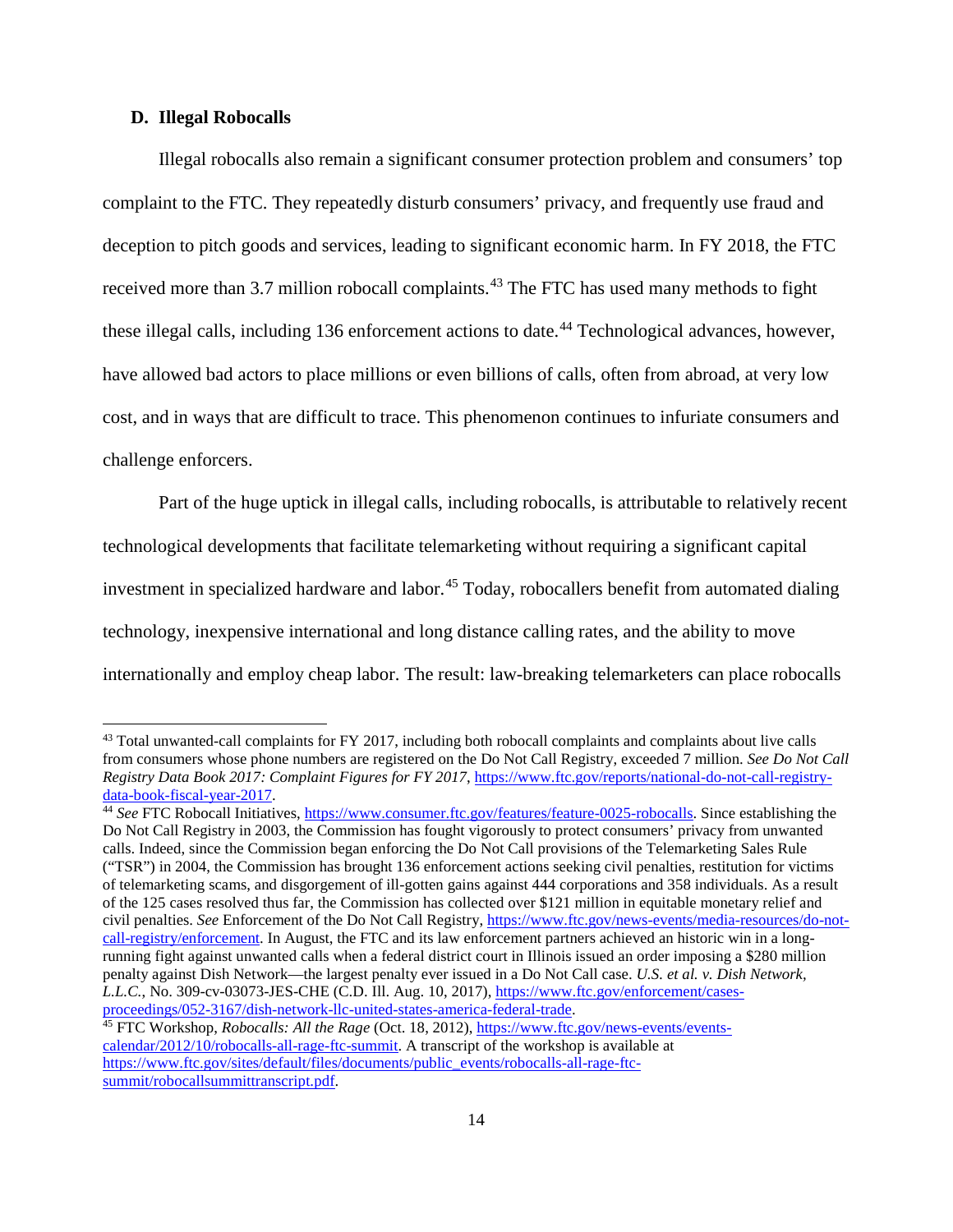for a fraction of one cent per minute. Moreover, technological changes have also affected the marketplace by enabling telemarketers to conceal their identities and "spoof" caller IDs when they place calls.[46](#page-15-0)

Recognizing that law enforcement, while critical, is not enough to solve the problem of illegal calls, the FTC has taken steps to spur the marketplace to develop technological solutions. For instance, from 2013 to 2015, the FTC led four public challenges to incentivize innovators to help tackle the unlawful robocalls that plague consumers.<sup>[47](#page-15-1)</sup> The FTC's challenges contributed to a shift in the development and availability of technological solutions in this area, particularly call-blocking and call-filtering products. Consumers can access information about potential solutions available to them on the FTC's website.<sup>[48](#page-15-2)</sup>

In addition, the FTC regularly works with its state, federal, and international partners to

combat illegal robocalls. For example, this spring the FTC and the Federal Communications

Commission ("FCC") co-hosted a Joint Policy Forum on illegal robocalls to discuss the regulatory

and enforcement challenges posed by this activity, as well as a public expo featuring new

technologies, devices, and applications to minimize or eliminate the number of illegal robocalls that

<span id="page-15-0"></span> <sup>46</sup> Recently, the FTC filed a complaint against two related operations and their principals who allegedly facilitated billions of illegal robocalls to consumers nationwide. The complaint charged that these operations provided the computer-based dialing platform and "spoofed" caller IDs for robocallers to pitch everything from auto warranties to home security systems and supposed debt-relief services. *FTC v. James Christiano et al.*, No. 8:18-cv-00936 (C.D. Cal. June 5, 2018), https://www.ftc.gov/enforcement/cases-proceedings/162-3124/james-christiano-et-al-<br>netdotsolutions-inc.

<span id="page-15-1"></span> $47$  The first challenge, in 2013, called upon the public to develop a consumer-facing solution to block illegal robocalls. One of the winners, "NomoRobo," was on the market within 6 months after being selected by the FTC. NomoRobo, which reports blocking over 600 million calls to date, is being offered directly to consumers by a number of telecommunications providers and is available as an app on iPhones. *See* Press Release, FTC, *FTC Announces Robocall Challenge Winners* (Apr. 2, 2013)[, https://www.ftc.gov/news-events/press-releases/2013/04/ftc-announces-robocall](https://www.ftc.gov/news-events/press-releases/2013/04/ftc-announces-robocall-challenge-winners)[challenge-winners;](https://www.ftc.gov/news-events/press-releases/2013/04/ftc-announces-robocall-challenge-winners) *see also* Press Release, FTC, *FTC Awards \$25,000 Top Cash Prize for Contest-Winning Mobile App That Blocks Illegal Robocalls* (Aug. 17, 2015), [https://www.ftc.gov/news-events/press-releases/2015/08/ftc](https://www.ftc.gov/news-events/press-releases/2015/08/ftc-awards-25000-top-cash-prize-contest-winning-mobile-app-blocks)[awards-25000-top-cash-prize-contest-winning-mobile-app-blocks;](https://www.ftc.gov/news-events/press-releases/2015/08/ftc-awards-25000-top-cash-prize-contest-winning-mobile-app-blocks) Press Release, FTC, *FTC Announces Winners of "Zapping Rachel" Robocall Contest* (Aug. 28, 2014)*,* [https://www.ftc.gov/news-events/press-releases/2014/08/ftc](https://www.ftc.gov/news-events/press-releases/2014/08/ftc-announces-winners-zapping-rachel-robocall-contest)[announces-winners-zapping-rachel-robocall-contest.](https://www.ftc.gov/news-events/press-releases/2014/08/ftc-announces-winners-zapping-rachel-robocall-contest)

<span id="page-15-2"></span><sup>48</sup> *See* [https://www.consumer.ftc.gov/features/how-stop-unwanted-calls.](https://www.consumer.ftc.gov/features/how-stop-unwanted-calls)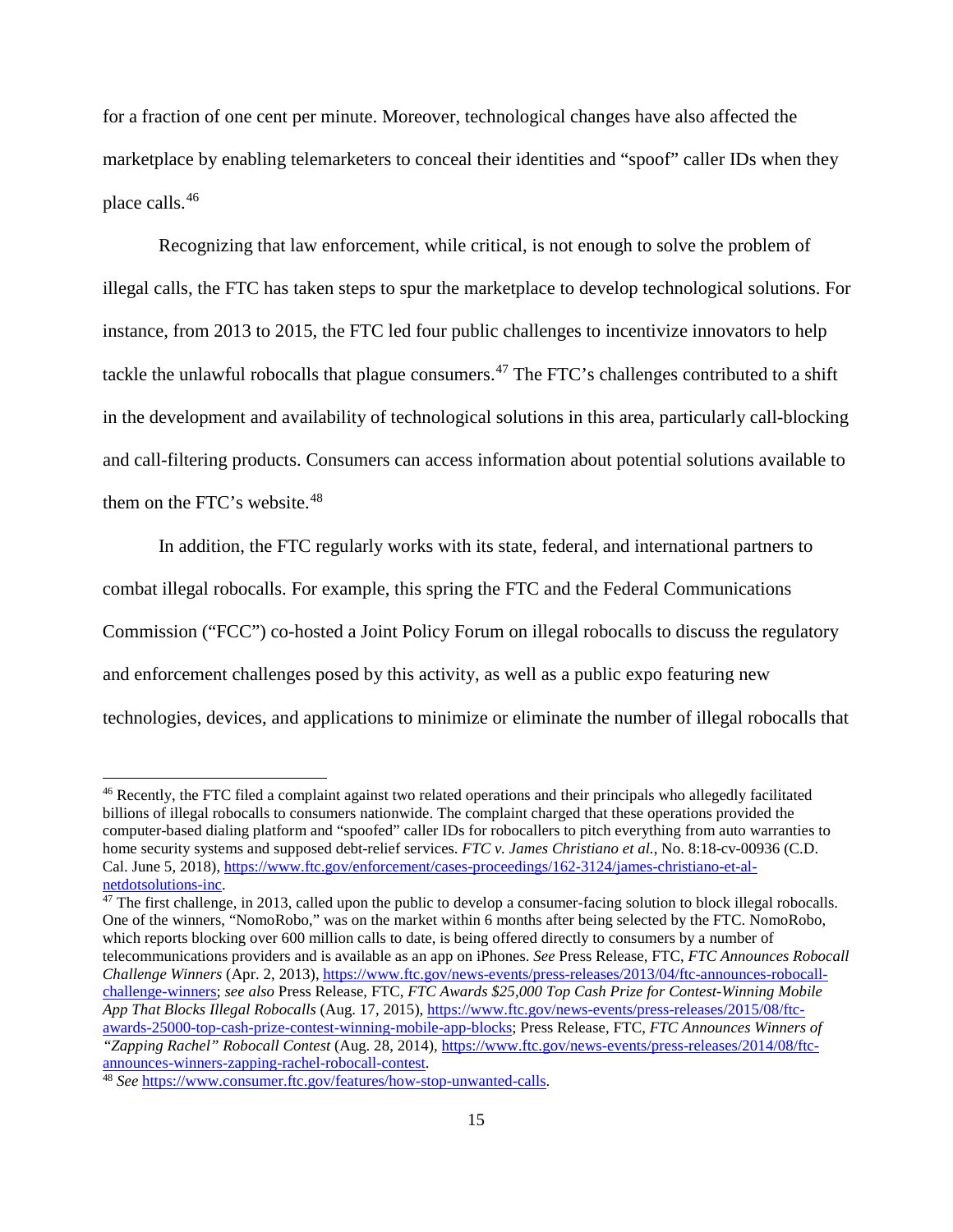consumers receive.[49](#page-16-0) As described in more detail in the International Cooperation section, the Commission also participated in several international initiatives focusing on robocalls and other calling abuses. $50$ 

Also, for many years, the Commission has testified in favor of eliminating the common carrier exemption. The exemption is outdated and no longer makes sense in today's marketplace where the lines between telecommunications and other services are increasingly blurred. It impedes the FTC's work tackling illegal robocalls and more broadly circumscribes other enforcement initiatives. For example, a carrier that places, or assists and facilitates, illegal telemarketing may be beyond the Commission's reach because of the common carrier exemption. Likewise, the exemption may frustrate the Commission's ability to obtain complete relief for consumers when there are multiple parties, some of whom are common carriers. It also may pose difficulties when a company engages in deceptive or unfair practices involving a mix of common carrier and noncommon carrier activities. Finally, litigation has been complicated by entities that attempt to use their purported status as common carriers to shield themselves from FTC enforcement.<sup>[51](#page-16-2)</sup>

#### **E. Consumer and Business Education and Outreach**

Public outreach and education is another critical element of the FTC's efforts to fulfill its consumer protection mission. The Commission's education and outreach programs reach tens of

<span id="page-16-1"></span>[www.ftc.gov/news-events/press-releases/2018/03/ftc-fcc-seek-exhibitors-expo-featuring-technologies-block-illegal.](https://www.ftc.gov/news-events/press-releases/2018/03/ftc-fcc-seek-exhibitors-expo-featuring-technologies-block-illegal) <sup>50</sup> *See, e.g.*, Memorandum of Understanding Among Public Authorities of the Unsolicited Communications Enforcement Network Pertaining to Unlawful Telecommunications and SPAM (May 2016), [https://www.ftc.gov/policy/cooperation-agreements/international-unlawful-telecommunications-spam-enforcement](https://www.ftc.gov/policy/cooperation-agreements/international-unlawful-telecommunications-spam-enforcement-cooperation)[cooperation;](https://www.ftc.gov/policy/cooperation-agreements/international-unlawful-telecommunications-spam-enforcement-cooperation) Press Release, FTC, *FTC Signs Memorandum of Understanding With Canadian Agency To Strengthen Cooperation on Do Not Call, Spam Enforcement* (Mar. 24, 2016), [https://www.ftc.gov/news-events/press](https://www.ftc.gov/news-events/press-releases/2016/03/ftc-signs-memorandum-understanding-canadian-agency-strengthen)[releases/2016/03/ftc-signs-memorandum-understanding-canadian-agency-strengthen](https://www.ftc.gov/news-events/press-releases/2016/03/ftc-signs-memorandum-understanding-canadian-agency-strengthen)

<span id="page-16-0"></span> <sup>49</sup> Press Release, FTC, *FTC and FCC to Host Joint Policy Forum on Illegal Robocalls* (Mar. 22, 2018), [www.ftc.gov/news-events/press-releases/2018/03/ftc-fcc-host-joint-policy-forum-illegal-robocalls;](https://www.ftc.gov/news-events/press-releases/2018/03/ftc-fcc-host-joint-policy-forum-illegal-robocalls) Press Release, FTC, *FTC and FCC Seek Exhibitors for an Expo Featuring Technologies to Block Illegal Robocalls* (Mar. 7, 2018),

<span id="page-16-2"></span><sup>51</sup> *See, e.g.*, Answer and Affirmative Defenses of Defendant Pacific Telecom Communications Group at 9, 17-20, Dkt. 19, *FTC et al. v. Caribbean Cruise Line et al.*, No. 0:15-cv-60423 (S.D. Fla. June 2, 2015), [https://www.ftc.gov/enforcement/cases-proceedings/122-3196-x150028/caribbean-cruise-line-inc.](https://www.ftc.gov/enforcement/cases-proceedings/122-3196-x150028/caribbean-cruise-line-inc)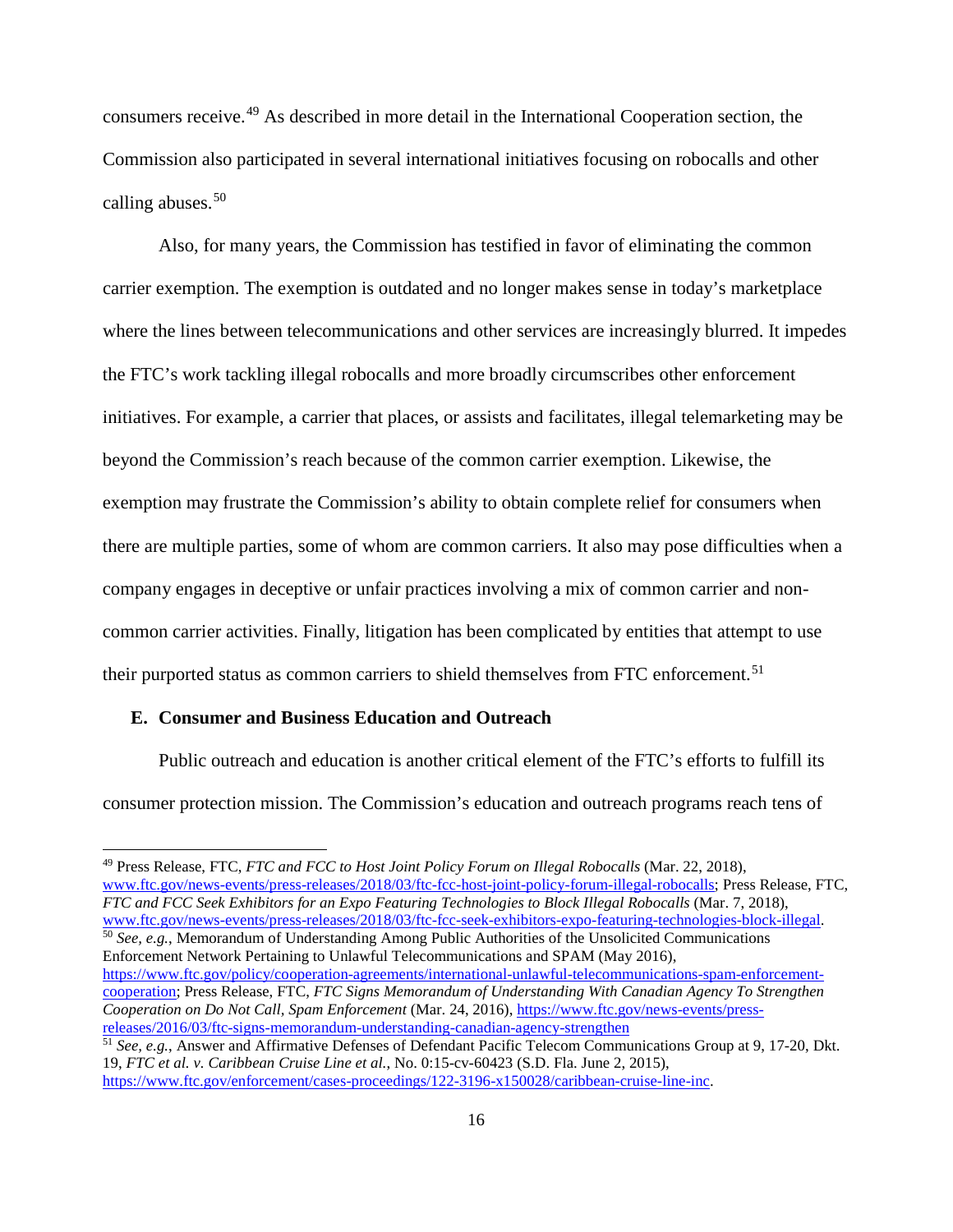millions of people each year through the FTC's website, the media, and partner organizations that disseminate consumer information on the agency's behalf. The FTC delivers actionable, practical, plain-language guidance on dozens of issues, and updates its consumer education materials whenever it has new information to share. The FTC disseminates these tips through articles, blog posts, social media, infographics, videos, audio, and campaigns. For example, in response to the enactment of the Economic Growth, Regulatory Relief, and Consumer Protection Act,  $52$  which allows consumers to freeze their credit and place one-year fraud alerts for free, the Commission updated its IdentityTheft.gov website to help consumers take advantage of the new protections.<sup>[53](#page-17-1)</sup>

Among the key audiences served by the FTC are older adults, as described in a recent report to Congress that details how older adults experience scams.<sup>[54](#page-17-2)</sup> For example, according to the FTC's 2017 data, people 60 and over are much more likely to report fraud than people in their 20s, but far less likely to say they lost money.<sup>[55](#page-17-3)</sup> However, when people 80 and over report losing money to a scam, they lose much more than do their younger counterparts.<sup>[56](#page-17-4)</sup> As a response to older adults' experience with scams, the FTC created its Pass It On campaign,  $57$  which gives older adults the information they need to start a conversation about scams with family and friends.

The Commission also works to provide companies with resources on a variety of issues that affect businesses. Just last month, we released our "Cybersecurity for Small Business" campaign,

<span id="page-17-0"></span> <sup>52</sup> Pub. L. No: 115-174.

<span id="page-17-1"></span><sup>53</sup> *See*, Press Release, FTC, *Starting Today, New Federal Law Allows Consumers to Place Free Credit Freezes and Yearlong Fraud Alerts* (Sept. 21, 2018)[, https://www.ftc.gov/news-events/press-releases/2018/09/starting-today-new](https://www.ftc.gov/news-events/press-releases/2018/09/starting-today-new-law-allows-consumers-place-free-credit-freezes)[law-allows-consumers-place-free-credit-freezes.](https://www.ftc.gov/news-events/press-releases/2018/09/starting-today-new-law-allows-consumers-place-free-credit-freezes)

<span id="page-17-2"></span><sup>54</sup> FTC Report, *Protecting Older Consumers: 2017-2018* (Oct. 2018)[, https://www.ftc.gov/reports/protecting-older](https://www.ftc.gov/reports/protecting-older-consumers-2017-2018-report-congress-federal-trade-commission)[consumers-2017-2018-report-congress-federal-trade-commission.](https://www.ftc.gov/reports/protecting-older-consumers-2017-2018-report-congress-federal-trade-commission) 55 *Id.* at 5.

<span id="page-17-4"></span><span id="page-17-3"></span><sup>56</sup> *Id.* at 6.

<span id="page-17-5"></span><sup>57</sup> *See* [www.ftc.gov/PassItOn](http://www.ftc.gov/PassItOn) and [www.ftc.gov/Pasalo.](http://www.ftc.gov/Pasalo) The campaign has distributed more than 9.5 million print publications since its creation, including 2.2 million in fiscal year 2018.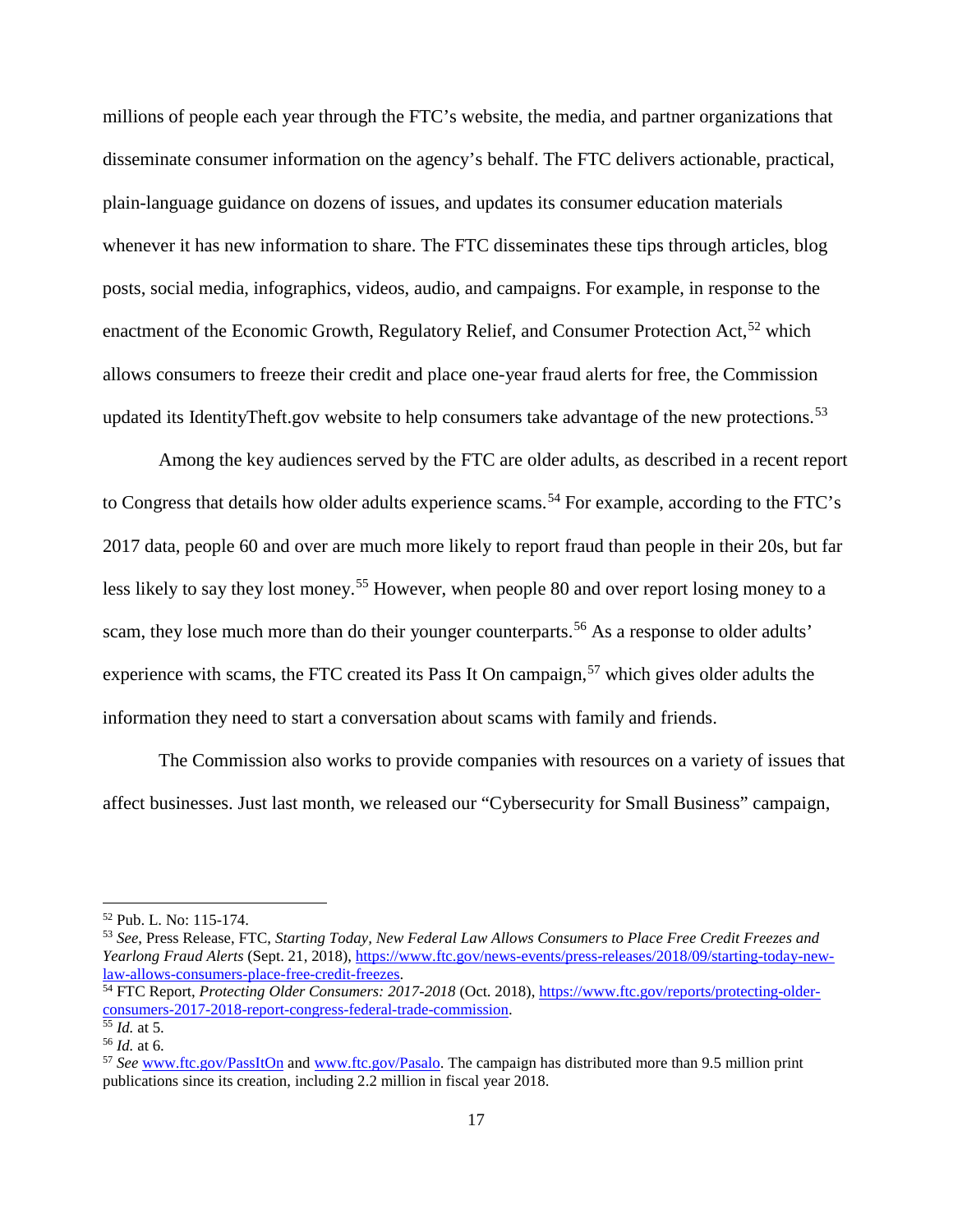based on concerns we heard from small businesses. The campaign discusses a dozen need-to-know topics, such as "Cybersecurity Basics," "Tech Support Scams," and "Hiring a Web Host."[58](#page-18-0)

#### **III. COMPETITION MISSION**

In addition to the work of BCP described above, the FTC enforces U.S. antitrust law in many sectors that directly affect consumers and their wallets, such as health care, consumer products and services, technology, manufacturing, and energy. The Commission shares federal antitrust enforcement responsibilities with the Antitrust Division of the Department of Justice.

One of the agencies' principal responsibilities is to prevent mergers that may substantially lessen competition. Under U.S. law, parties to certain mergers and acquisitions must file premerger notification and observe the statutorily prescribed waiting period before consummating their transactions. Premerger filings under the Hart-Scott-Rodino ("HSR") Act have increased steadily since FY 2013. In FY 2017, the antitrust agencies received over 2,000 HSR filings for the first time since 2007, bringing filings in the past fiscal year to the average over the past 20 years.<sup>[59](#page-18-1)</sup> The vast majority of reported transactions do not raise competitive concerns and the agencies clear those non-problematic transactions expeditiously. But when the evidence gives the Commission reason to believe that a proposed merger likely would be anticompetitive, it does not hesitate to intervene. Since the beginning of FY 2017, the Commission has challenged 45 mergers after the evidence showed that they would likely harm consumers. Although many of these cases were resolved through divestiture settlements, in FY 2018 alone, the Commission voted to initiate litigation to block five mergers, each of which has required a significant commitment of resources. Three of the

<span id="page-18-0"></span> <sup>58</sup> *See Cybersecurity Resources for Your Small Business* (Oct. 18, 2018)[, https://www.ftc.gov/news](https://www.ftc.gov/news-events/blogs/business-blog/2018/10/cybersecurity-resources-your-small-business)[events/blogs/business-blog/2018/10/cybersecurity-resources-your-small-business.](https://www.ftc.gov/news-events/blogs/business-blog/2018/10/cybersecurity-resources-your-small-business)

<span id="page-18-1"></span> $\frac{59 \text{ In FY } 2017$ , the agencies received notice of 2,052 transactions, compared with 1,326 in FY 2013 and 2,201 in FY 2007. For historical information about HSR filings and U.S. merger enforcement, see the joint FTC/DOJ Hart-Scott-Rodino annual reports, [https://www.ftc.gov/policy/reports/policy-reports/annual-competition-reports.](https://www.ftc.gov/policy/reports/policy-reports/annual-competition-reports)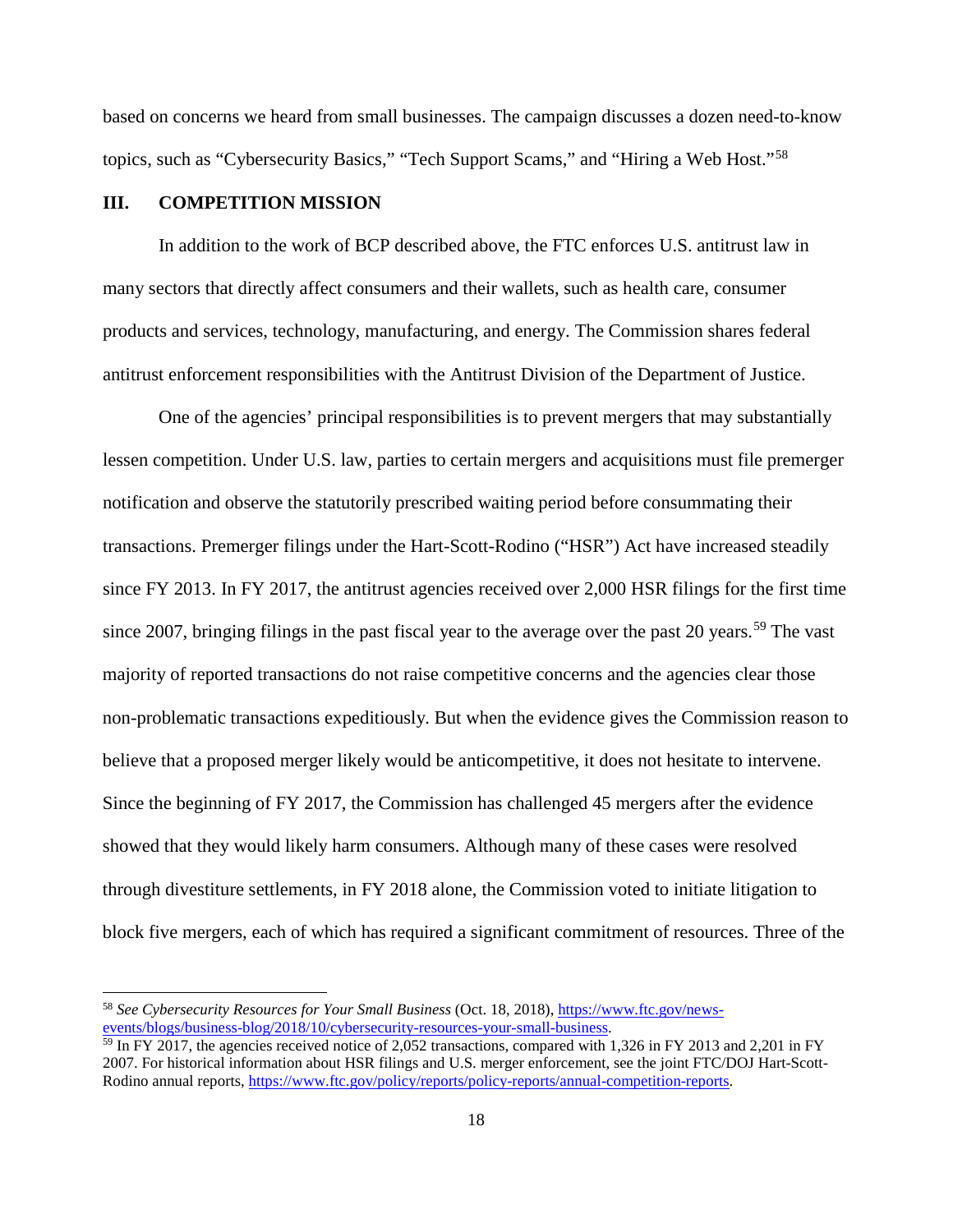challenges ended successfully when the parties abandoned the transactions before the district court could issue a decision,<sup>[60](#page-19-0)</sup> while the other two are still being litigated.<sup>[61](#page-19-1)</sup> In two of these matters, a federal district court granted the Commission's motion for a preliminary injunction pending an administrative trial, and issued a decision resolving important issues of merger law.[62](#page-19-2)

One increasing challenge for the Commission in litigating competition cases is the continuing need to hire testifying economic experts. Qualified experts are a critically important component in all of the FTC's competition cases heading toward litigation. While the agency thus far has managed to find sufficient resources to fund the experts needed to support its cases, the FTC is reaching the point where it cannot meet these needs without compromising its ability to fulfill other aspects of the agency's mission. The Commission appreciates Congress's attention to its resource needs, including the need to hire outside experts.

The Commission also maintains a robust program to identify and stop anticompetitive conduct, and it currently has a number of cases in active litigation.<sup>[63](#page-19-3)</sup> For over twenty years and on a bipartisan basis, the Commission has prioritized ending anticompetitive reverse-payment patent settlements in which a brand-name drug firm pays its potential generic rival to delay entering the

<span id="page-19-0"></span> <sup>60</sup> *FTC v. DraftKings, Inc.*, No. 17-cv-01195 (D.D.C. June 19, 2017), [https://www.ftc.gov/enforcement/cases](https://www.ftc.gov/enforcement/cases-proceedings/161-0174/draftkings-fanduel-ftc-state-california-district-columbia-v)[proceedings/161-0174/draftkings-fanduel-ftc-state-california-district-columbia-v;](https://www.ftc.gov/enforcement/cases-proceedings/161-0174/draftkings-fanduel-ftc-state-california-district-columbia-v) Press Release, FTC, *FTC Challenges Proposed Acquisition of Conagra's Wesson Cooking Oil Brand by Crisco owner, J.M. Smucker Co.*, (Mar. 5, 2018), [https://www.ftc.gov/news-events/press-releases/2018/03/ftc-challenges-proposed-acquisition-conagras-wesson](https://www.ftc.gov/news-events/press-releases/2018/03/ftc-challenges-proposed-acquisition-conagras-wesson-cooking-oil)[cooking-oil;](https://www.ftc.gov/news-events/press-releases/2018/03/ftc-challenges-proposed-acquisition-conagras-wesson-cooking-oil) *In re CDK Global & Auto/Mate*, Dkt. 9382 (Mar. 20, 2018), https://www.ftc.gov/enforcement/cases-<br>proceedings/171-0156/cdk-global-automate-matter.

<span id="page-19-1"></span><sup>&</sup>lt;sup>61</sup> *Tronox Ltd.*, Dkt. 9377 (Dec. 5, 2017)[, https://www.ftc.gov/enforcement/cases-proceedings/171-0085/tronoxcristal](https://www.ftc.gov/enforcement/cases-proceedings/171-0085/tronoxcristal-usa)[usa;](https://www.ftc.gov/enforcement/cases-proceedings/171-0085/tronoxcristal-usa) *Otto Bock HealthCare North America, Inc.*, Dkt. 9378 (Dec. 20, 2017), https://www.ftc.gov/enforcement/cases-<br>proceedings/171-0231/otto-bock-healthcarefreedom-innovations.

<span id="page-19-2"></span>[proceedings/171-0231/otto-bock-healthcarefreedom-innovations.](https://www.ftc.gov/enforcement/cases-proceedings/171-0231/otto-bock-healthcarefreedom-innovations) 62 *FTC v. Wilhelmsen*, No. 1:18-cv-00414 (D.D.C. Feb. 23, 2018), [https://www.ftc.gov/enforcement/cases](https://www.ftc.gov/enforcement/cases-proceedings/171-0161/wilhelm-wilhelmsen-et-al-ftc-v)[proceedings/171-0161/wilhelm-wilhelmsen-et-al-ftc-v;](https://www.ftc.gov/enforcement/cases-proceedings/171-0161/wilhelm-wilhelmsen-et-al-ftc-v) *FTC v. Tronox, Ltd.*, No. 1:18-cv-01622 (D.D.C. Jul. 10, 2018), [https://www.ftc.gov/enforcement/cases-proceedings/171-0085/tronox-limited-et-al-ftc-v.](https://www.ftc.gov/enforcement/cases-proceedings/171-0085/tronox-limited-et-al-ftc-v)

<span id="page-19-3"></span><sup>&</sup>lt;sup>63</sup> In addition to the cases involving pharmaceutical firms discussed *infra*, pending litigation alleging anticompetitive conduct includes *FTC v. Qualcomm, Inc.*, No. 17-cv-00220 (N.D. Cal. Jan. 17, 2017),

[https://www.ftc.gov/enforcement/cases-proceedings/141-0199/qualcomm-inc;](https://www.ftc.gov/enforcement/cases-proceedings/141-0199/qualcomm-inc) *In re 1-800 Contacts, Inc.*, Dkt. 9372 (Aug. 8, 2016), [https://www.ftc.gov/enforcement/cases-proceedings/141-0200/1-800-contacts-inc-matter;](https://www.ftc.gov/enforcement/cases-proceedings/141-0200/1-800-contacts-inc-matter) *In re Louisiana Real Estate Appraisers Board*, Dkt. 9374 (May 31, 2017), [https://www.ftc.gov/enforcement/cases](https://www.ftc.gov/enforcement/cases-proceedings/161-0068/louisiana-real-estate-appraisers-board)[proceedings/161-0068/louisiana-real-estate-appraisers-board;](https://www.ftc.gov/enforcement/cases-proceedings/161-0068/louisiana-real-estate-appraisers-board) *In re Benco Dental Supply et al.*, Dkt. 9379 (Feb. 12, 2018), [https://www.ftc.gov/enforcement/cases-proceedings/151-0190/bencoscheinpatterson-matter.](https://www.ftc.gov/enforcement/cases-proceedings/151-0190/bencoscheinpatterson-matter)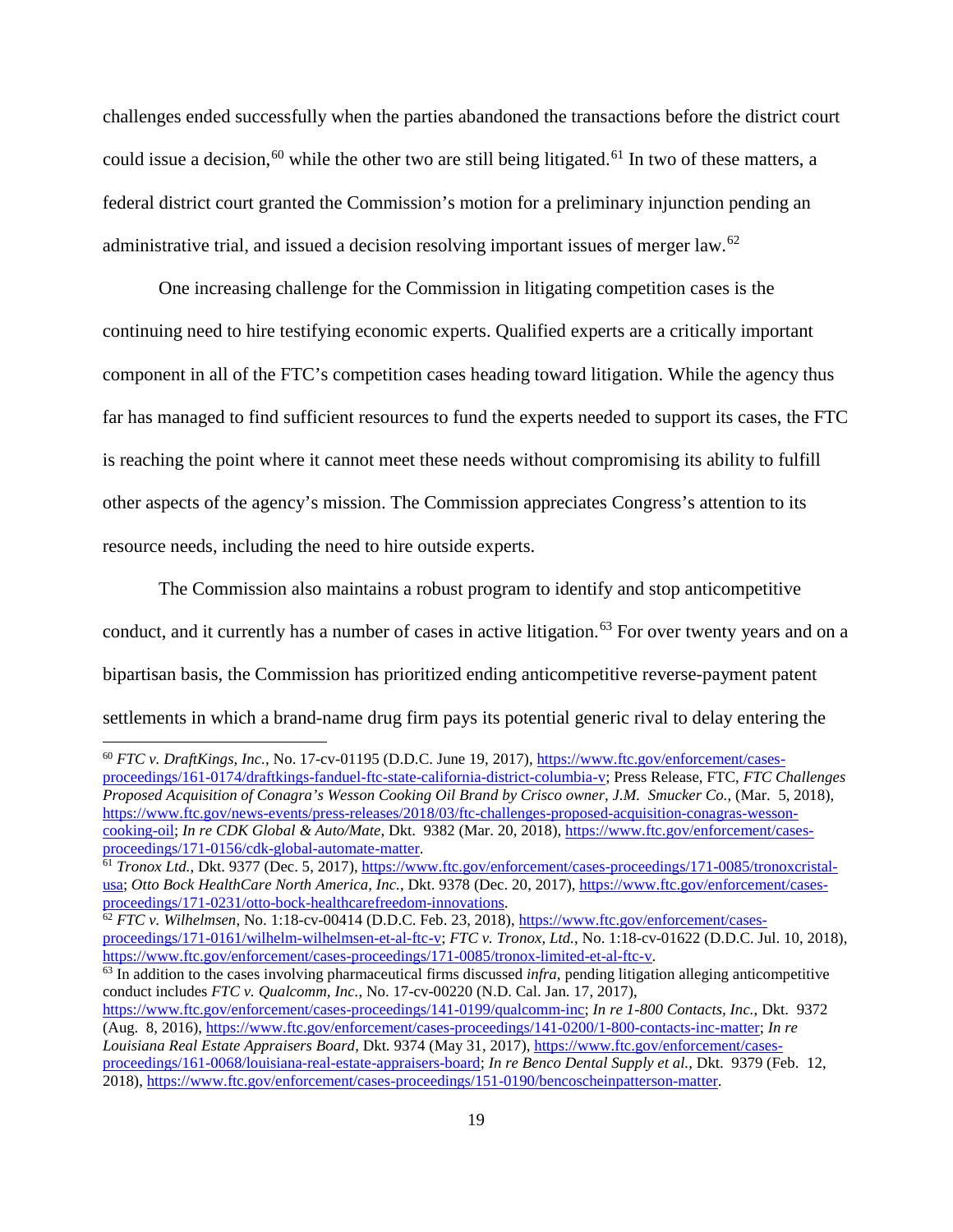market with a lower cost generic product. Following the U.S. Supreme Court's 2013 decision in *FTC v. Actavis, Inc.*, <sup>[64](#page-20-0)</sup> the Commission is in a much stronger position to protect consumers. Since that ruling, the FTC obtained a landmark \$1.2 billion settlement in its litigation involving the sleep disorder drug, Provigil,<sup>[65](#page-20-1)</sup> and other manufacturers have agreed to abandon the practice.<sup>[66](#page-20-2)</sup> In addition, the Commission has challenged other anticompetitive conduct by drug manufacturers, including the abuse of government process through sham litigation or repetitive regulatory filings intended to slow the approval of competitive drugs.<sup>[67](#page-20-3)</sup> For example, a federal court recently ruled that AbbVie Inc. used sham litigation illegally to maintain its monopoly over the testosterone replacement drug Androgel, and ordered \$493.7 million in monetary relief to consumers who were overcharged for Androgel as a result of AbbVie's conduct.<sup>[68](#page-20-4)</sup> The Commission also obtained a stipulated injunction in which Mallinckrodt ARD Inc. agreed to pay \$100 million and divest assets to settle charges that it had illegally acquired the rights to develop a drug that threatened its monopoly in the U.S. market for a specialty drug used to treat a rare seizure disorder afflicting infants.<sup>[69](#page-20-5)</sup>

The Commission also follows closely developments in the high-technology sector. From smart appliances and smart cars to mobile devices and artificial intelligence, the widespread

<span id="page-20-2"></span><span id="page-20-1"></span><sup>65</sup> Press Release, FTC, *FTC Settlement of Cephalon Pay for Delay Case Ensures \$1.2 Billion in Ill-Gotten Gains Relinquished; Refunds Will Go To Purchasers Affected by Anticompetitive Tactics* (May 28, 2015), https://www.ftc.gov/news-events/press-releases/2015/05/ftc-settlement-cephalon-pay-delay-case-ensures-12-billion-ill.<br><sup>66</sup> Joint Motion for Entry of Stipulated Order for Permanent Injunction, *FTC* v. Allergan plc, No. 17-Cal. Jan. 23, 2017)[, https://www.ftc.gov/enforcement/cases-proceedings/141-0004/allergan-plc-watson-laboratories](https://www.ftc.gov/enforcement/cases-proceedings/141-0004/allergan-plc-watson-laboratories-inc-et-al)[inc-et-al;](https://www.ftc.gov/enforcement/cases-proceedings/141-0004/allergan-plc-watson-laboratories-inc-et-al) Stipulated Order for Permanent Injunction, *FTC v. Teikoku Pharma USA, Inc.*, No. 16-cv-01440 (E.D. Pa.<br>Mar. 30, 2016), https://www.ftc.gov/enforcement/cases-proceedings/141-0004/endo-pharmaceuticals-impax-labs.  $^{67}$  FTC v. AbbVie Inc., No. 14-cv-5151 (E.D. Pa. Sept. 8, 2014)[, https://www.ftc.gov/enforcement/cases](https://www.ftc.gov/enforcement/cases-proceedings/121-0028/abbvie-inc-et-al)[proceedings/121-0028/abbvie-inc-et-al.](https://www.ftc.gov/enforcement/cases-proceedings/121-0028/abbvie-inc-et-al)

<span id="page-20-0"></span> <sup>64</sup> *FTC v. Actavis, Inc.*, 570 U.S. 756 (2013).

<span id="page-20-4"></span><span id="page-20-3"></span><sup>68</sup> Statement of FTC Chairman Joe Simons Regarding Federal Court Ruling in *FTC v. AbbVie* (June 29, 2018), https://www.ftc.gov/news-events/press-releases/2018/06/statement-ftc-chairman-joe-simons-regarding-federal-court-<br>ruling.

<span id="page-20-5"></span><sup>&</sup>lt;sup>69</sup> Stipulated Order for Permanent Injunction and Equitable Monetary Relief, *FTC v. Mallinckrodt ARD Inc.*, No. 1:17cv-00120 (D.D.C. Jan. 30, 2017),

[https://www.ftc.gov/system/files/documents/cases/stipulated\\_order\\_for\\_permanent\\_injunction\\_mallinckrodt.pdf.](https://www.ftc.gov/system/files/documents/cases/stipulated_order_for_permanent_injunction_mallinckrodt.pdf)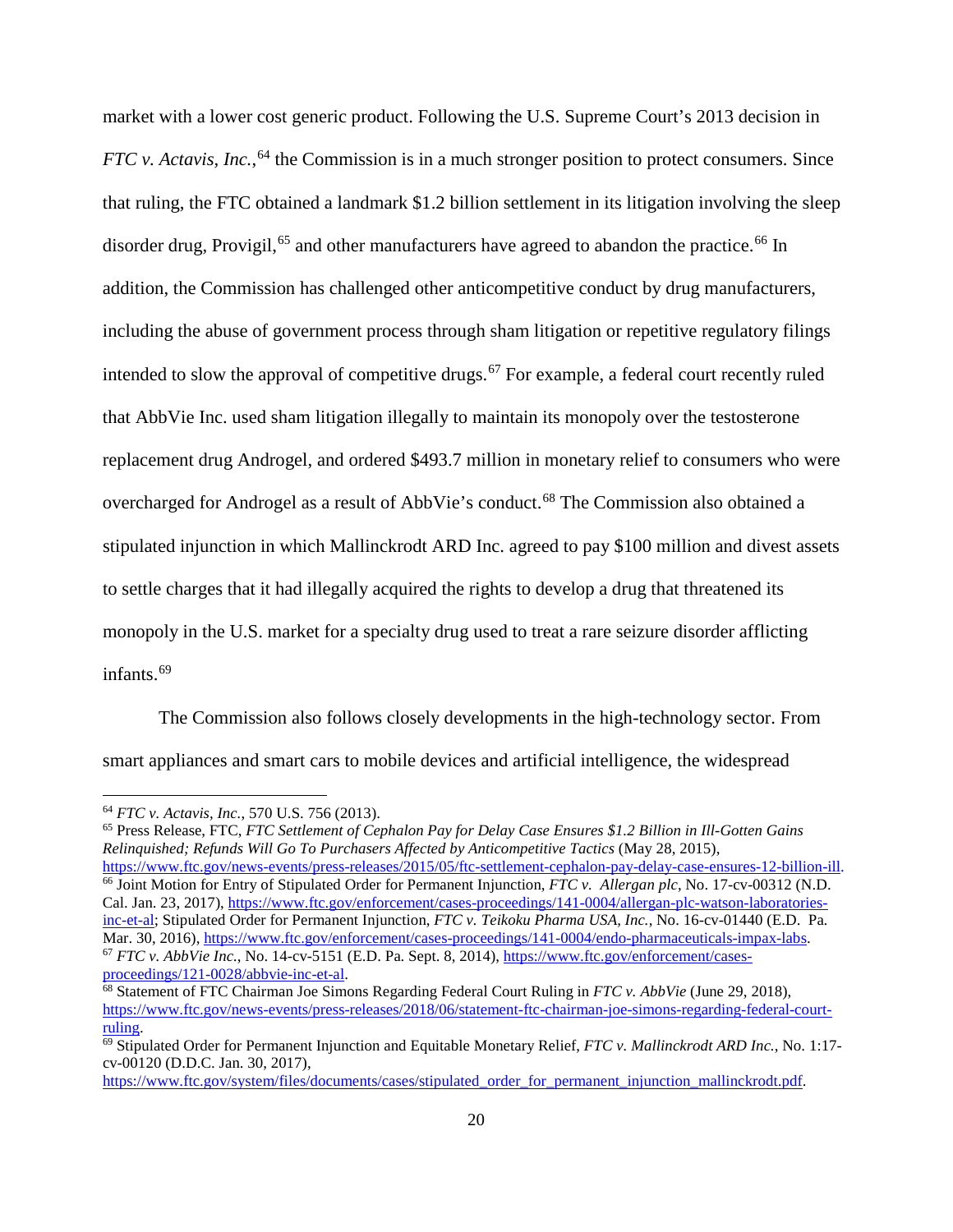adoption of new technologies is not only changing the way we live, but also the way firms operate. Although many of these changes may offer consumer benefits, they also raise complex competition issues. Given the important role that technology companies play in the American economy, it is critical that the Commission—in furthering its mission to protect consumers and promote competition—not only understand the current and developing business models, but also ensure that companies in this sector abide by the same rules of competitive markets that apply to any company.[70](#page-21-0)

In addition to competition enforcement, the FTC promotes competition principles in advocacy comments to state lawmakers and regulators, as well as to its sister federal agencies,<sup>[71](#page-21-1)</sup> and in *amicus* briefs filed in federal courts considering important areas of antitrust law. [72](#page-21-2) Last year, the Commission concluded a comprehensive review of its merger remedies to evaluate the effectiveness of the Commission's orders issued between 2006 and 2012, and made public its findings.<sup>[73](#page-21-3)</sup> The Commission continues to conduct merger retrospectives, examining prior merger enforcement decisions to assess their impact on competition and consumers, and plans to broaden this effort going forward. Similarly, through the series of hearings described above, the Commission is devoting significant resources to refresh and, if warranted, renew its thinking on a wide range of cutting-edge competition issues.<sup>[74](#page-21-4)</sup>

<span id="page-21-0"></span> <sup>70</sup> *See, e.g.*, *1-800 Contacts, Inc.*, No. 9372 (Nov. 14, 2017)[, https://www.ftc.gov/enforcement/cases-proceedings/141-](https://www.ftc.gov/enforcement/cases-proceedings/141-0200/1-800-contacts-inc-matter) [0200/1-800-contacts-inc-matter](https://www.ftc.gov/enforcement/cases-proceedings/141-0200/1-800-contacts-inc-matter) (Commissioner Phillips dissented in this matter); *DraftKings, Inc./FanDuel Ltd.*, No. 9375 (July 14, 2017), [https://www.ftc.gov/enforcement/cases-proceedings/161-0174/draft-kings-inc-fanduel-limited.](https://www.ftc.gov/enforcement/cases-proceedings/161-0174/draft-kings-inc-fanduel-limited) 71 *See generally* [https://www.ftc.gov/policy/advocacy.](https://www.ftc.gov/policy/advocacy)

<span id="page-21-2"></span><span id="page-21-1"></span><sup>72</sup> Amicus briefs are posted at [https://www.ftc.gov/policy/advocacy/amicus-briefs.](https://www.ftc.gov/policy/advocacy/amicus-briefs)

<span id="page-21-3"></span><sup>73</sup> FTC Staff Report, *The FTC's Merger Remedies 2006-2012: A Report of the Bureaus of Competition and Economics*  (2017), https://www.ftc.gov/system/files/documents/reports/ftcs-merger-remedies-2006-2012-report-bureaus-<br>competition-economics/p143100 ftc merger remedies 2006-2012.pdf.

<span id="page-21-4"></span><sup>&</sup>lt;sup>74</sup> See Prepared Remarks of Chairman Simons Announcing the Competition and Consumer Protection Hearings (June 20, 2018), https://www.ftc.gov/system/files/documents/public\_statements/1385308/prepared\_remarks\_of\_joe\_simons announcing the hearings 6-20-18 0.pdf.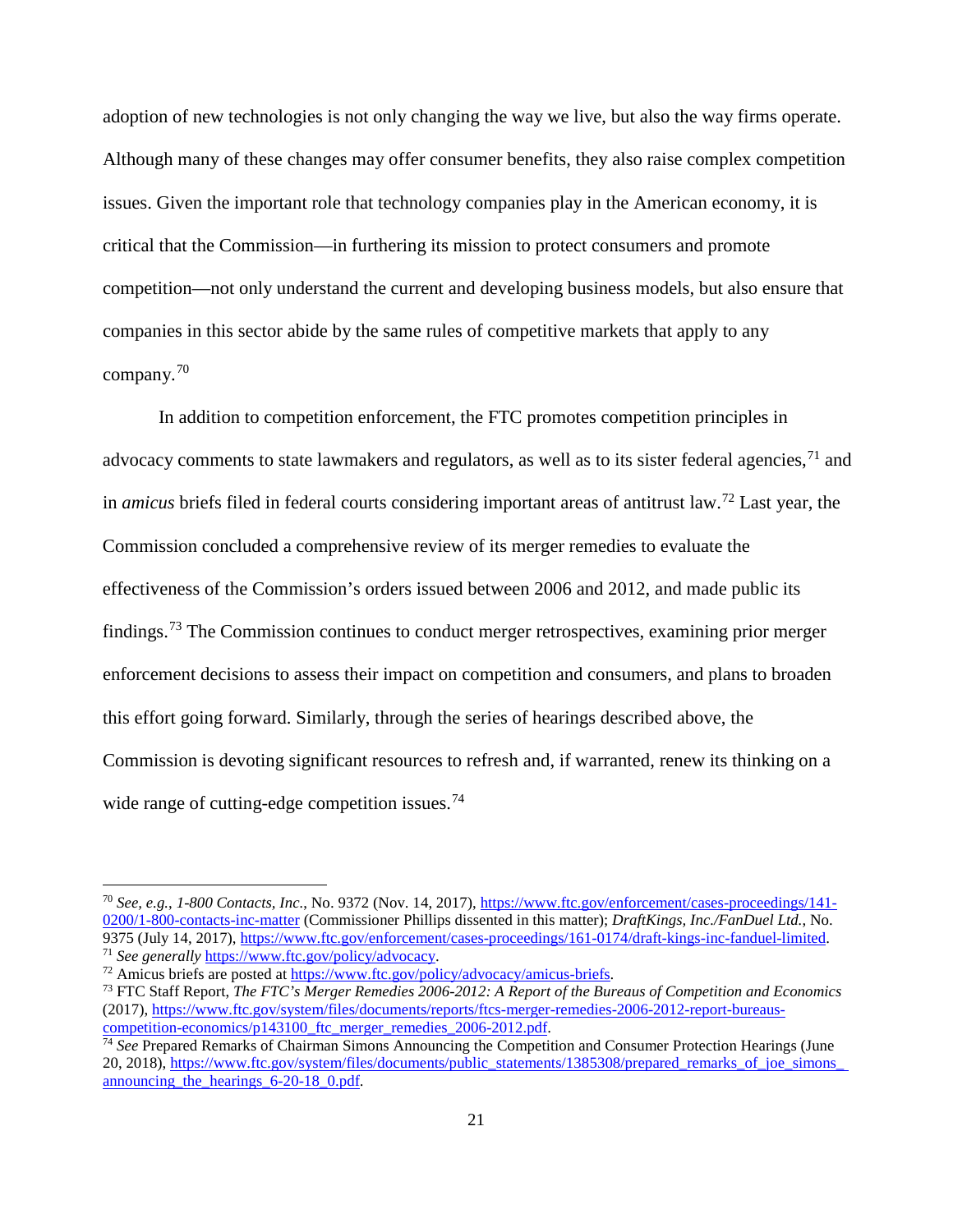#### **IV. INTERNATIONAL COOPERATION**

In addition to its domestic programs, the FTC engages in significant international work, much of which relies on the expiring SAFE WEB Act, which the Commission urges Congress to reauthorize. On the competition side, with the expansion of global trade and the operation of many companies across national borders, the FTC and DOJ increasingly engage with foreign antitrust agencies to ensure close collaboration on cross-border cases and convergence toward sound competition policies and procedures.[75](#page-22-0) The FTC effectively coordinates reviews of multijurisdictional mergers and continues to work with its international counterparts to achieve consistent outcomes in cases of possible anticompetitive conduct. The U.S. antitrust agencies facilitate dialogue and promote convergence through multiple channels, including through strong bilateral relations with foreign competition agencies and multilateral competition organization projects and initiatives. When appropriate, the FTC also works with other agencies within the U.S. government to advance consistent competition enforcement policies, practices, and procedures in other parts of the world.[76](#page-22-1)

On the consumer protection side, enforcement cooperation is the top priority of the FTC's international consumer protection program. In a global, digital economy, the number of FTC investigations and cases with cross-border components—including foreign-based targets and defendants, witnesses, documentary evidence, and assets—continues to grow. During the last fiscal year, the FTC cooperated in 43 investigations, cases, and enforcement projects with foreign consumer, privacy, and criminal enforcement agencies. To sustain this level of productive

<span id="page-22-0"></span><sup>&</sup>lt;sup>75</sup> In competition matters, the FTC also seeks to collaborate with the state Attorneys General to maximize results and use of limited resources in the enforcement of the U.S. antitrust laws.

<span id="page-22-1"></span> $<sup>76</sup>$  For example, the Commission works through the U.S. government's interagency processes to ensure that</sup> competition-related issues that also implicate broader U.S. policy interests, such as the protection of intellectual property and non-discrimination, are addressed in a coordinated and effective manner.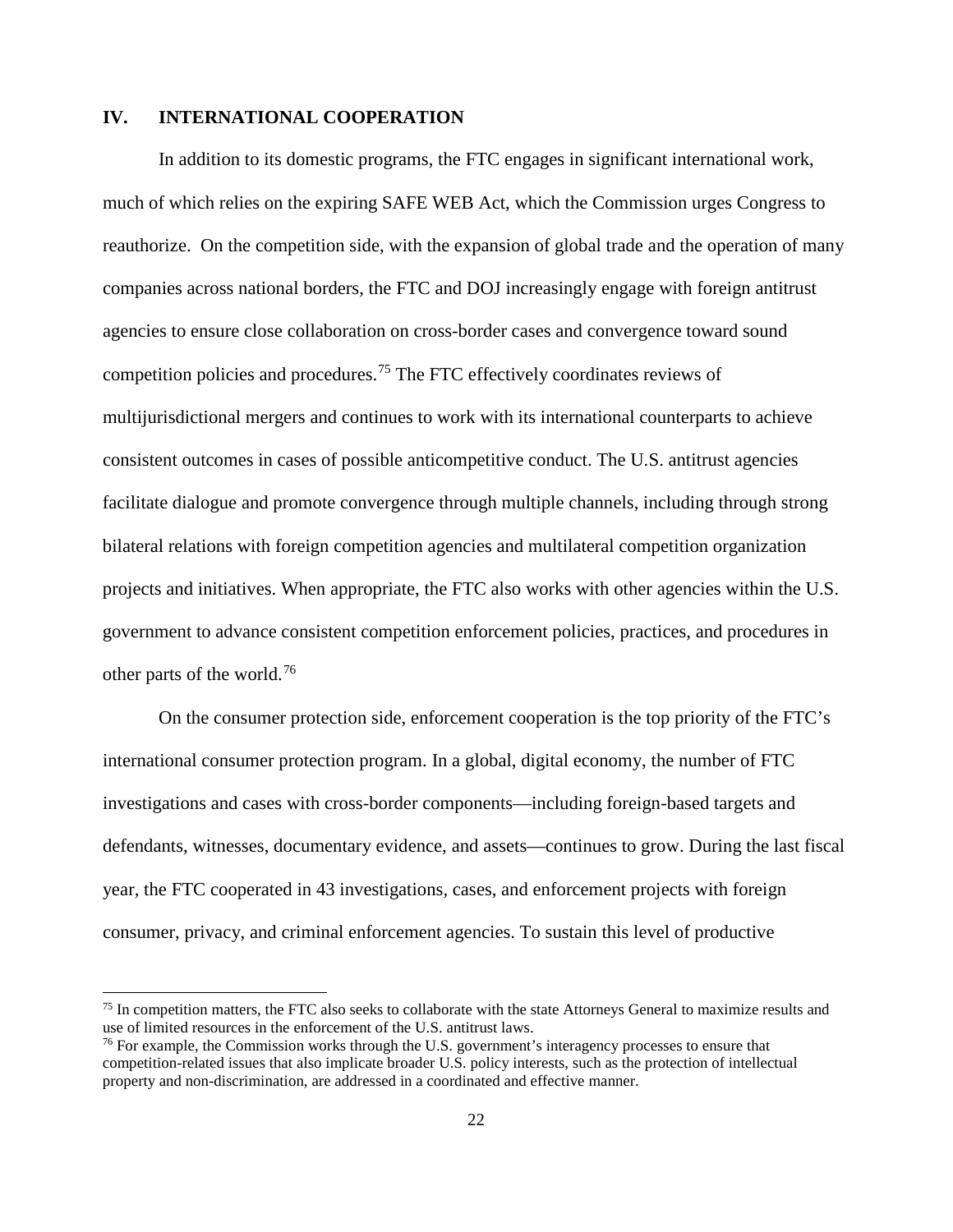cooperation, the agency often works through global enforcement networks, such as the International Consumer Protection and Enforcement Network, the Global Privacy Enforcement Network, the Unsolicited Communications Enforcement Network, and the International Mass Marketing Fraud Working Group. Just last month, for example, the FTC organized an Unsolicited Communications Enforcement Network conference with 11 foreign enforcement agencies (plus the FCC) to develop international approaches on robocalls, tech support scams, and other online abuses.

The FTC's key tool for cross-border enforcement is the U.S. SAFE WEB Act.<sup>[77](#page-23-0)</sup> Passed in 2006 and renewed in 2012, this Act strengthens the FTC's ability to work on cases with an international dimension. It has allowed the FTC to share evidence and provide investigative assistance to foreign authorities in cases involving spam, spyware, misleading health and safety claims, privacy violations and data security breaches, and telemarketing fraud. In many of these cases, the foreign agencies investigated conduct that directly harmed U.S. consumers, while in others, the FTC's action led to reciprocal assistance.

The U.S. SAFE WEB Act has been a remarkable success. The FTC has responded to 130 SAFE WEB information sharing requests from more than 30 foreign enforcement agencies. The FTC has issued more than 115 civil investigative demands in more than 50 investigations on behalf of foreign agencies, both civil and criminal. The Commission has also used this authority to file suit in federal court to obtain judicial assistance for one of its closest law enforcement partners, the Canadian Competition Bureau.[78](#page-23-1) The FTC's foreign law enforcement partners similarly have

<span id="page-23-0"></span> <sup>77</sup> Undertaking Spam, Spyware, and Fraud Enforcement With Enforcers Beyond Borders Act (U.S. SAFE WEB Act), Pub. L. No. 109-455, 120 Stat. 3372, extended by Pub. L. No. 112-203, 126 Stat. 1484 (amending 15 U.S.C. §§ 41 et seq.).

<span id="page-23-1"></span><sup>78</sup> Press Release, Competition Bureau Canada, *Bureau case against Rogers, Bell, Telus and the CWTA advances thanks to collaboration with US Federal Trade Commission* (Aug. 29, 2014), [http://www.competitionbureau.gc.ca/eic/site/cb-](http://www.competitionbureau.gc.ca/eic/site/cb-bc.nsf/eng/03805.html)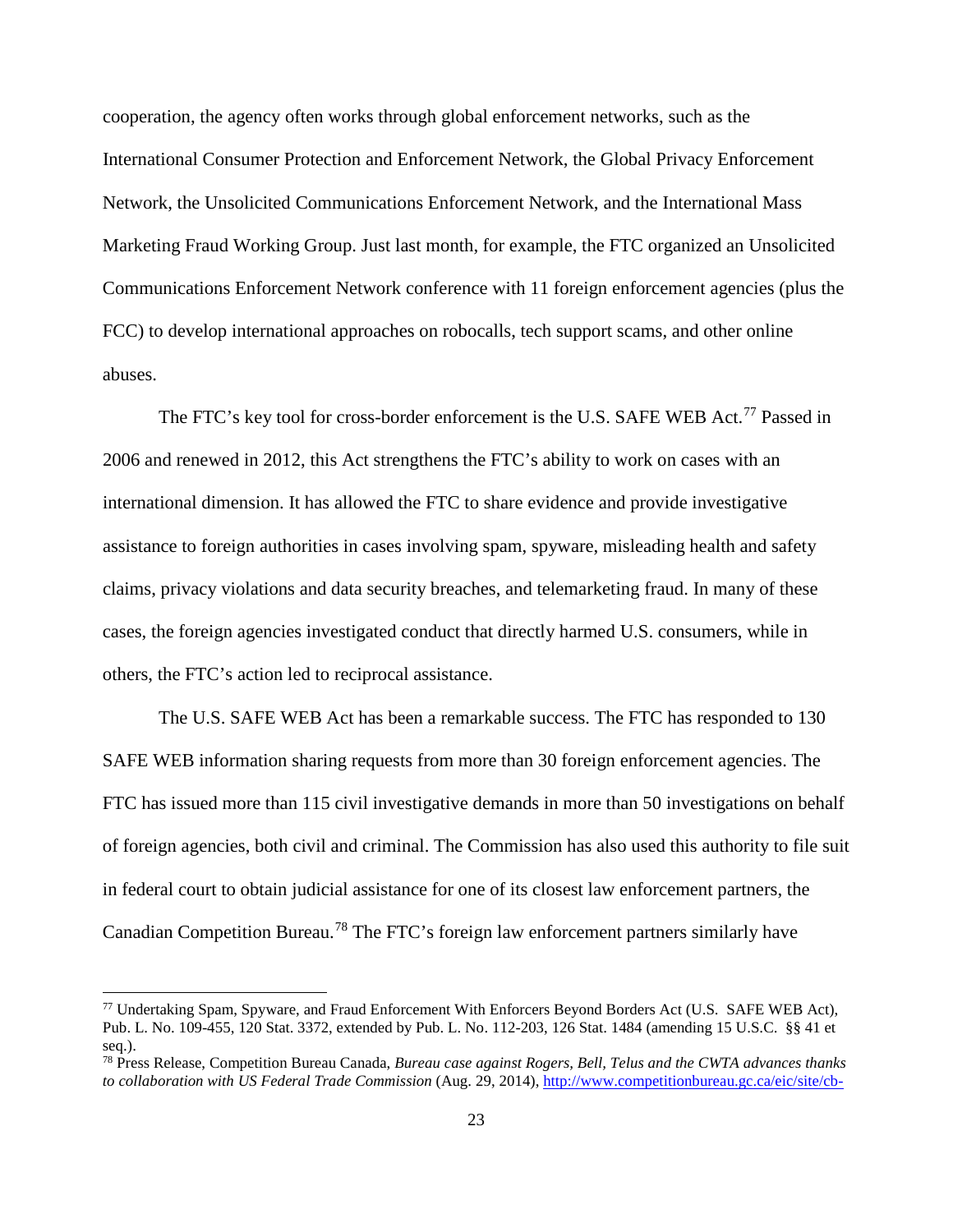assisted FTC enforcement actions. In cases relying on the U.S. SAFE WEB Act, the FTC has collected millions of dollars in restitution for injured consumers, both foreign and domestic. For example, the FTC worked with DOJ, the Royal Canadian Mounted Police, and other Canadian agencies to obtain a Montreal court order returning nearly \$2 million to the U.S. victims of a mortgage assistance and debt relief scam.[79](#page-24-0) In the privacy arena, the FTC used key provisions of the U.S. SAFE WEB Act to collaborate successfully with the Office of the Privacy Commissioner of Canada in the FTC's first case involving Internet-connected toys. Specifically, in 2018, the FTC brought an enforcement action against V-Tech, a Hong Kong-based electronics toy manufacturer, alleging COPPA violations. <sup>[80](#page-24-1)</sup> The Act sunsets in 2020: the Commission requests that Congress reauthorize this important authority and eliminate the sunset provision.

The Act also underpins the FTC's ability to participate in cross-border cooperation arrangements, including the EU-U.S. Privacy Shield Framework, which facilitates billions of transatlantic data flows.[81](#page-24-2) Critically, the Act also expressly confirms the FTC's authority both to challenge practices occurring in other countries that harm U.S. consumers, a common scenario in cases involving fraud, and to challenge U.S. business practices harming foreign consumers, such as Privacy Shield violations.

A key focus of the FTC's international privacy efforts is support for global interoperability of data privacy regimes. The FTC works with the U.S. Department of Commerce on three key

 $\overline{a}$ 

[bc.nsf/eng/03805.html.](http://www.competitionbureau.gc.ca/eic/site/cb-bc.nsf/eng/03805.html)

<span id="page-24-1"></span><span id="page-24-0"></span><sup>79</sup> Press Release, FTC, *FTC Returns \$1.87 Million to Consumers Harmed by Debt Relief Scam* (May 9, 2016), [https://www.ftc.gov/news-events/press-releases/2016/05/ftc-returns-187-million-consumers-harmed-debt-relief-scam.](https://www.ftc.gov/news-events/press-releases/2016/05/ftc-returns-187-million-consumers-harmed-debt-relief-scam) <sup>80</sup> *U.S. v. VTech Elec. Ltd. et al.*, No. 1:18-cv-00114 (N.D. Ill. Jan. 8, 2018), [https://www.ftc.gov/enforcement/cases](https://www.ftc.gov/enforcement/cases-proceedings/162-3032/vtech-electronics-limited)[proceedings/162-3032/vtech-electronics-limited.](https://www.ftc.gov/enforcement/cases-proceedings/162-3032/vtech-electronics-limited)<br><sup>81</sup> *See generally* [https://www.ftc.gov/tips-advice/business-center/privacy-and-security/privacy-shield.](https://www.ftc.gov/tips-advice/business-center/privacy-and-security/privacy-shield) The FTC's SAFE

<span id="page-24-2"></span>WEB powers enable stronger cooperation with European data protection authorities on investigations and enforcement against possible Privacy Shield violations, a point cited in the European Commission's Privacy Shield adequacy decision. *See* Commission Implementing Decision No. 2016/1250 (on the adequacy of the protection provided by the EU-U.S. Privacy Shield), 2016 O.J. L207/1 at ¶ 51[, https://eur-lex.europa.eu/legal](https://eur-lex.europa.eu/legal-content/EN/TXT/HTML/?uri=OJ:L:2016:207:FULL&from=EN)[content/EN/TXT/HTML/?uri=OJ:L:2016:207:FULL&from=EN.](https://eur-lex.europa.eu/legal-content/EN/TXT/HTML/?uri=OJ:L:2016:207:FULL&from=EN)